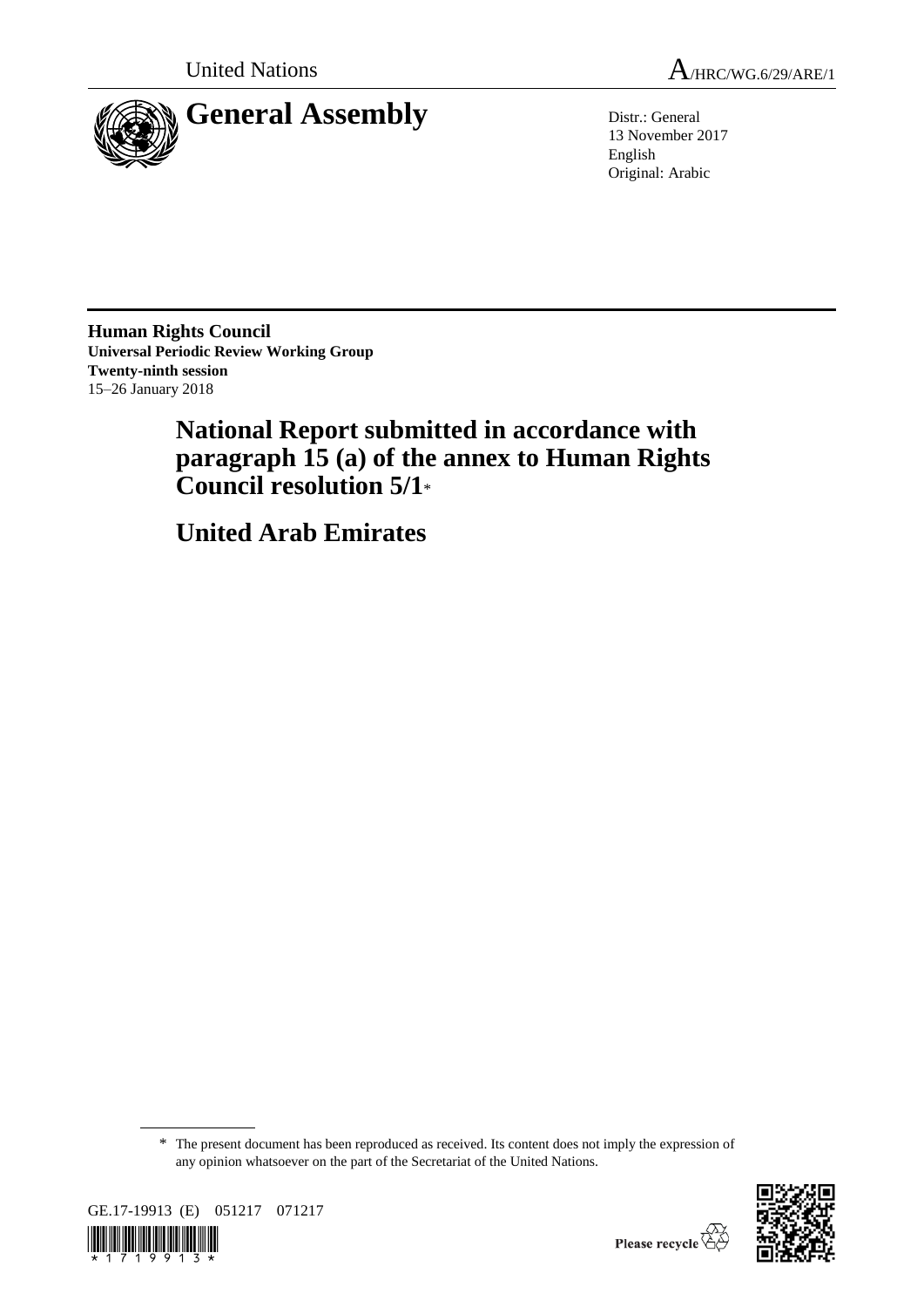# Contents

| Ι.    |                                                                             |                                                                                                                                                  |  |
|-------|-----------------------------------------------------------------------------|--------------------------------------------------------------------------------------------------------------------------------------------------|--|
| П.    |                                                                             | Methodology for following up on the review and process for preparing the report                                                                  |  |
|       | A.                                                                          |                                                                                                                                                  |  |
|       | Β.                                                                          |                                                                                                                                                  |  |
| Ш.    | Developments in the normative and institutional framework for the promotion |                                                                                                                                                  |  |
|       | A.                                                                          |                                                                                                                                                  |  |
|       | В.                                                                          |                                                                                                                                                  |  |
|       | C.                                                                          | Developments with regard to governmental bodies and official human rights institutions                                                           |  |
|       | D.                                                                          | National mechanisms for the promotion and protection of human rights                                                                             |  |
|       | Ε.                                                                          |                                                                                                                                                  |  |
|       | F.                                                                          |                                                                                                                                                  |  |
| IV.   |                                                                             | Regional and international human rights commitments of the United Arab Emirates                                                                  |  |
|       | A.                                                                          | Reports submitted by the United Arab Emirates under human rights conventions                                                                     |  |
|       | <b>B.</b>                                                                   |                                                                                                                                                  |  |
|       | C.                                                                          | The United Arab Emirates and special measures in the framework of the                                                                            |  |
| V.    |                                                                             | Follow-up action on voluntary pledges and the recommendations accepted in the                                                                    |  |
|       | A.                                                                          | Voluntary pledges relating to the candidature of the United Arab Emirates for<br>membership of the Human Rights Council for the period 2016-2018 |  |
|       | Β.                                                                          |                                                                                                                                                  |  |
| VI.   |                                                                             |                                                                                                                                                  |  |
|       | A.                                                                          |                                                                                                                                                  |  |
|       | <b>B.</b>                                                                   |                                                                                                                                                  |  |
|       | C.                                                                          |                                                                                                                                                  |  |
|       | D.                                                                          |                                                                                                                                                  |  |
| VII.  |                                                                             |                                                                                                                                                  |  |
|       | A.                                                                          |                                                                                                                                                  |  |
|       | Β.                                                                          |                                                                                                                                                  |  |
| VIII. |                                                                             |                                                                                                                                                  |  |
| IX.   |                                                                             |                                                                                                                                                  |  |
| Χ.    |                                                                             |                                                                                                                                                  |  |
| XI.   |                                                                             |                                                                                                                                                  |  |
|       |                                                                             |                                                                                                                                                  |  |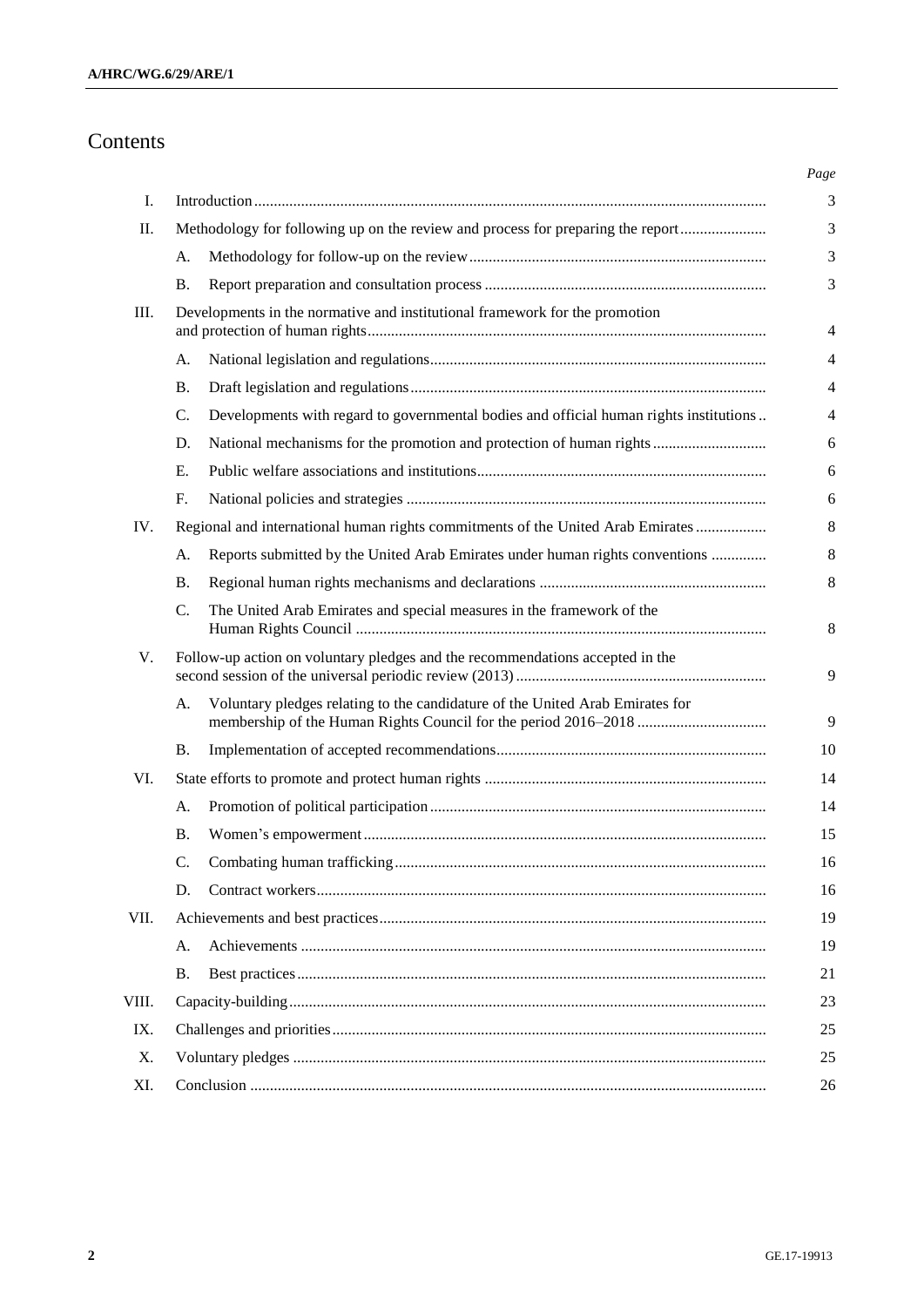# **I. Introduction**

1. The second national report of the United Arab Emirates was considered by the Human Rights Council on 28 January 2013 and the outcome of the universal periodic review on the United Arab Emirates was adopted on 7 June of the same year. The United Arab Emirates accepted 100 recommendations of the Council in full, partially accepted 7 recommendations, took note of 54 recommendations and rejected a number of recommendations on grounds that they were incompatible with the country's value system and legislation. The United Arab Emirates also made a number of voluntary pledges in the context of its candidature for re-election to the Human Rights Council in 2015.

2. The State considers its second report to be an adjunct to the plan of action that it initiated following the adoption of the first report and is determined to move forward with its efforts to add to the outstanding achievements that it has scored in promoting and protecting human rights and to contribute to and engage positively in international activities in this domain.

3. In keeping with the State's commitment to acting on the outcome of the universal periodic review of its second report and with Human Rights Council resolution 19/17, this report outlines the State's efforts to follow up on the review and draws attention to the measures that the State has consistently taken to promote and protect human rights.

# **II. Methodology for following up on the review and process for preparing the report**

### <span id="page-2-0"></span>**A. Methodology for follow-up on the review**

4. Since the adoption of the second report, the Government has striven to follow up on the outcome of the review. To that end, it has strengthened the standing committee established by Cabinet Decision No. 51/4/2 of 21 March 2010 with a view to following up on the universal periodic review report. The committee, whose membership is drawn from a number of governmental and local authorities and from civil society institutions, monitors the implementation of Human Rights Council recommendations and conducts its work in accordance with a national plan adopted with a view to monitoring the fulfilment of the Government's commitments in connection with the universal periodic review process.

## <span id="page-2-1"></span>**B. Report preparation and consultation process**

5. The committee took a series of steps to prepare the report in the framework of a consultative process. It organized a series of periodic meetings, as well as several workshops and meetings with a wide range of civil society organizations and governmental bodies to discuss their proposals as to the best means to follow up on the outcome of the review and on the preparation of the third report.<sup>1</sup>

6. In preparing the report, the committee took into consideration the guidance note drafted in 2016 by the Office of the High Commissioner for Human Rights (OHCHR), in accordance with Human Rights Council resolution 16/21, which called for the third cycle of the review to focus on the implementation of accepted recommendations and on developments relating to the human rights situation in the State.

<sup>.</sup>عقد آخر لقاء تشاوري مع المجتمع المدني بشأن تقرير دولة االمارات الثالث لالستعراض الدوري الشامل بتاريخ 2017/10/12 <sup>1</sup>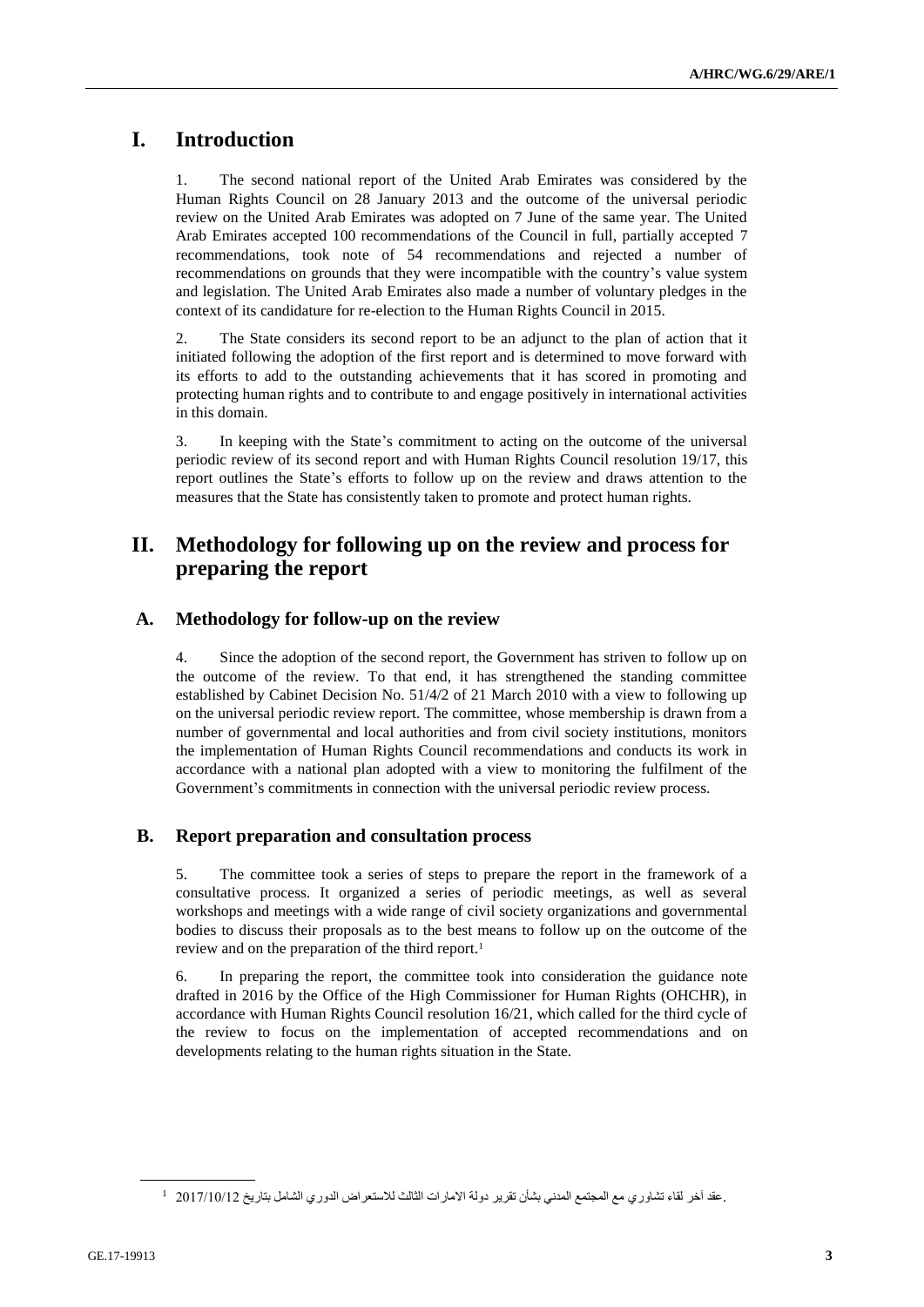# <span id="page-3-0"></span>**III. Developments in the normative and institutional framework for the promotion and protection of human rights**

### <span id="page-3-1"></span>**A. National legislation and regulations**

- Federal Contagious Diseases Act No. 14 of 2014;
- Federal Decree-Law No. 2 of 2015 on combating discrimination and hatred;
- Federal Act No. 1 of 2015 amending certain provisions of the Federal Anti-Human Trafficking Act No. 51 of 2006;
- Federal Rights of the Child Act No. 3 of 2016 (the "Wadeema" Act);
- Federal Decree Law No. 7 of 2016 amending certain provisions of the Criminal Code (Federal Judiciary Act No. 3 of 1987);
- Federal Decree Law No. 11 of 2016 amending certain provisions of the Federal Judiciary Act No. 3 of 1987;
- Federal Decree Law No. 12 of 2016 amending certain provisions of the Federal Supreme Court Act No. 10 of 1973;
- Federal Decree Law No. 8 of 2016 on accession to the Optional Protocol to the Convention on the Rights of the Child on the sale of children, child prostitution and child pornography;
- Federal Act No. 21 of 2016 amending certain provisions of the General Authority for Pensions and Social Security Act No. 6 of 1999;
- Federal Decree Law No. 15 of 2016 establishing the Emirates Schools Establishment;
- Federal Decree Law No. 16 of 2016 establishing the Emirates Institute for Healthcare Services;
- Federal Act No. 17 of 2016 establishing centres for mediation and conciliation in civil and commercial disputes;
- Federal Act No. 5 of 2017 on the remote use of communications technology in criminal proceedings;
- Federal Act No. 15 of 2017 on domestic service.

### <span id="page-3-2"></span>**B. Draft legislation and regulations**

- Draft federal act on domestic violence;
- Draft federal act on juvenile delinquents;
- Draft act on the establishment of the independent national human rights commission.

## <span id="page-3-3"></span>**C. Developments with regard to governmental bodies and official human rights institutions**

### **Federal National Council**

The Human Rights Committee, which was established in March 2013 as a standing committee of the Federal National Council, considers relevant bilateral, regional and international conventions relating to human rights, and also raises awareness of human rights and facilitates the dissemination of a human rights culture through its engagement with relevant educational and media authorities and institutions.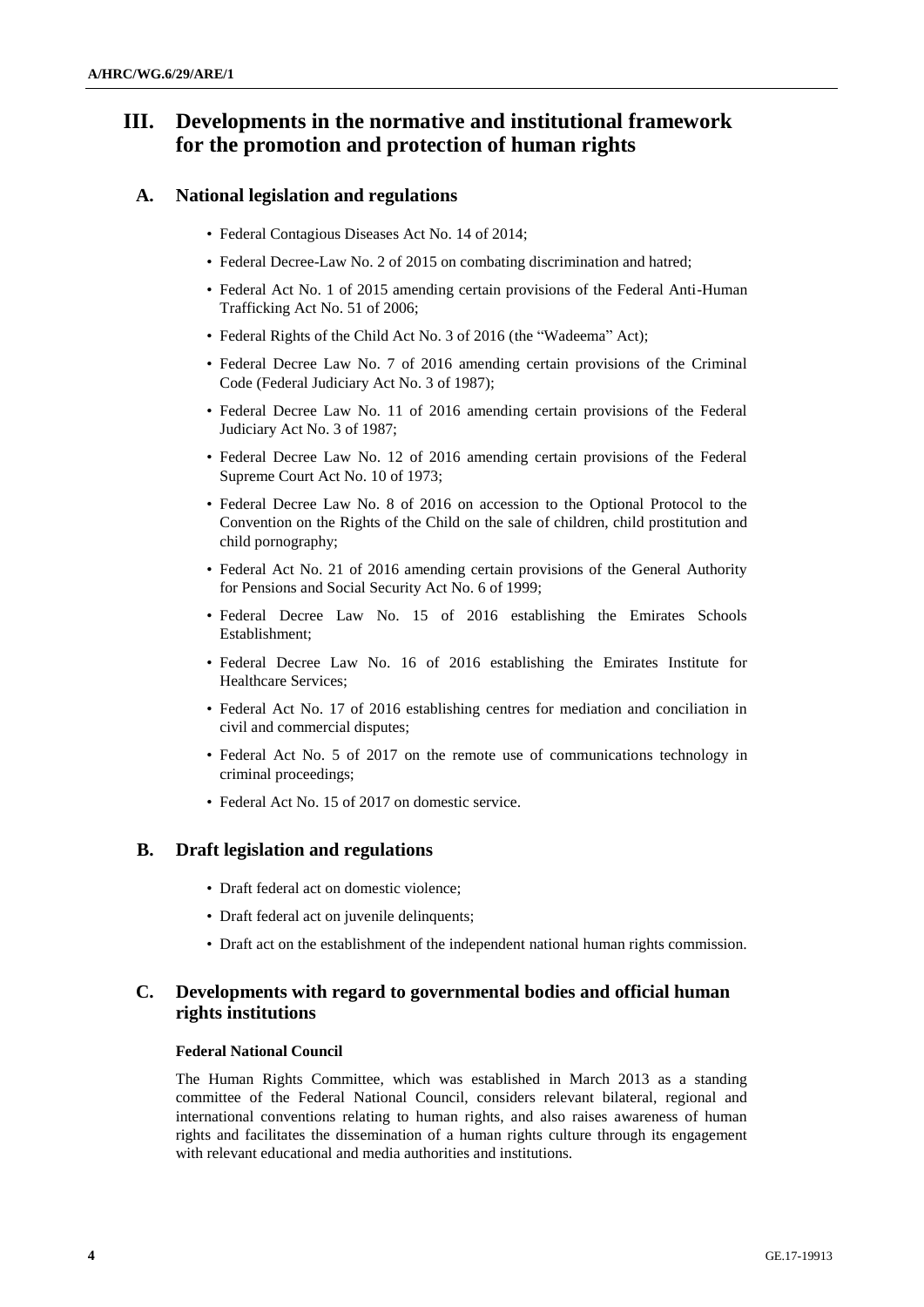#### **Ministry of Justice**

- The Judicial Inspection Department monitors the judiciary to ensure that justice is administered effectively. It also responds to queries submitted to it by all parties, including workers, and engages with them using various communications platforms to explain the procedures that must be followed to enable the competent judicial authorities to uphold their rights.
- The Department of Legal Advice and Legislation plays a prominent role in reviewing the drafting of legislation and national laws, taking into account the need to protect and promote human rights in accordance with the international conventions and protocols ratified by the State.

#### **Ministry of the Interior**

- The Ministry of the Interior has established numerous units and committees concerned with the protection and promotion of human rights. These include the Human Rights Department within the Office of the Inspector General, the Public Authority for Community Protection and Crime Prevention, which oversees a number of departments, including the Juvenile Welfare Department, the Ministry of the Interior Centre for the Rehabilitation and Employment of Persons with Disabilities, the Office to Promote a Culture of Respect for the Law, the Federal Community Policing Department, the Federal Social Assistance Department, and the Ministry of the Interior Federal Centre for Child Protection. The Ministry has also established human trafficking units within police command departments, and the Directorate General of Human Rights of the Dubai Police, which, inter alia, runs a human trafficking monitoring centre. The Ministry has, moreover, also established numerous committees, including the High Committee for the Protection of the Child, the Ministry of the Interior Human Rights Committee, the Legal Council, the Police Disciplinary Board, the Women's Police Coordinating Committee, the Happiness and Positiveness Committee, and the Penal Institution and Police Station Detention Facility Inspections Committee.
- The Ministry has established complaint and notification mechanisms, and has set up dedicated email addresses and toll-free phone numbers that members of society can use to submit information and complaints in a number of languages. The Ministry has also established websites and uses social media platforms to provide social support.
- Social support centres in police command departments deal with domestic violence cases in which the filing of an official complaint is deemed unnecessary. They also deal with cases involving school violence, cases in which a child has run away from home but the child's disappearance has not been reported to the police, and with minor acts of juvenile delinquency that do not constitute criminal offences.

#### **Ministry of Human Resources and Emiratization**

- The Human Trafficking Offences Department monitors the labour market and follows up on the inspectors' reports and complaints by workers to identify potential cases of forced labour or human trafficking. It also carries out inspections of recruitment offices and coordinates with the country's law enforcement agencies and other relevant authorities to combat improper worker recruitment procedures.
- Labour welfare units provide welfare assistance to workers and endeavour to make them aware of their rights. Furthermore, the mobile labour welfare unit is constantly striving to communicate with workers at their lodgings and places of work with a view to raising their awareness of their rights and duties under the Labour Code, as well as receiving, responding to and resolving their enquiries and complaints.

#### **Community Development Authority in Dubai**

• The Child Protection Unit was established in 2014 to provide social and psychological support to children, including, in particular, children who have been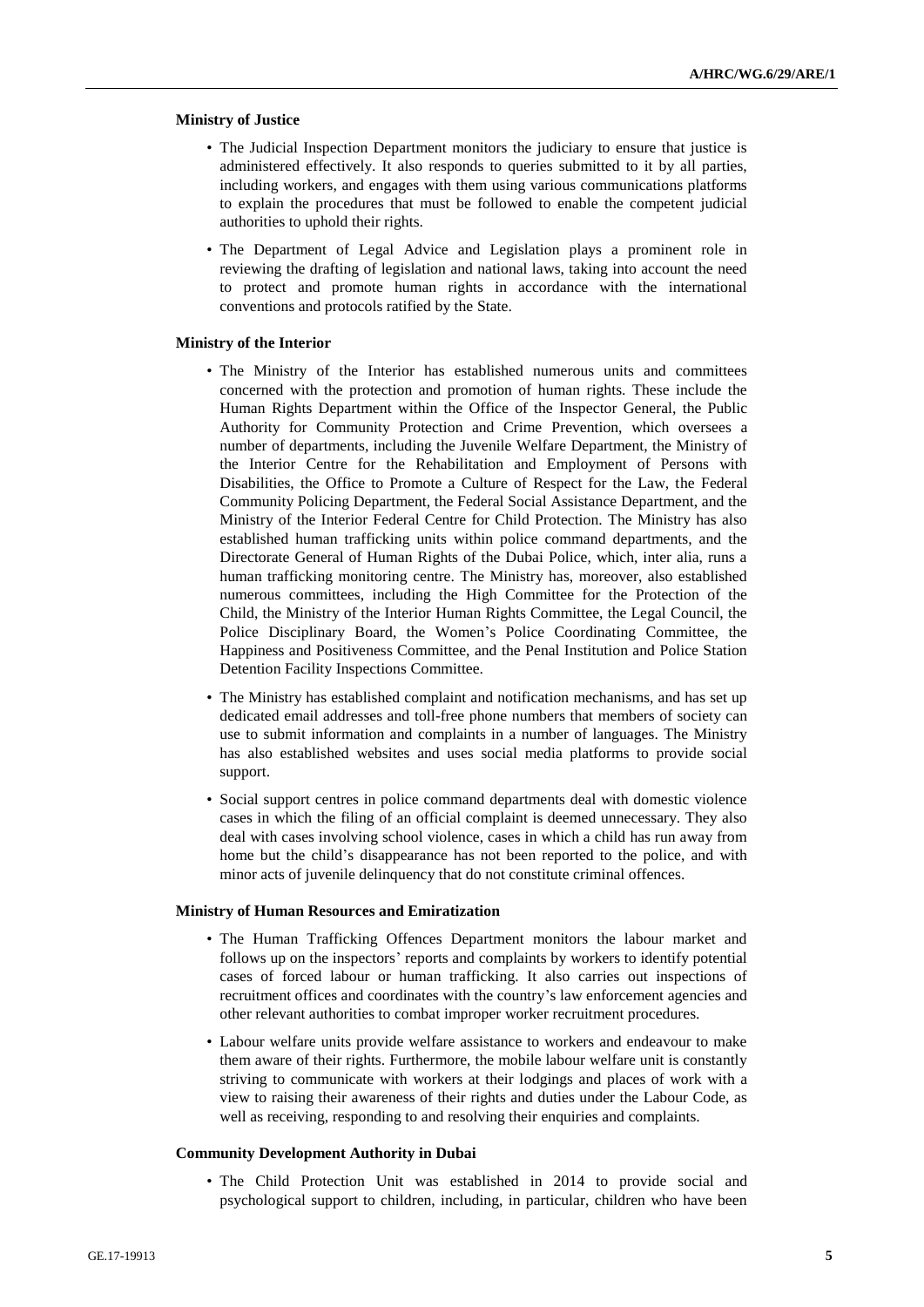subjected to various types of abuse, and to help children overcome the difficulties they encounter.

### **Dubai Police General Headquarters**

• The Human Trafficking Monitoring Centre: monitors human trafficking offences, upholds the rights of victims and takes action to enforce the Anti-Human Trafficking Act. The Centre also collaborates with international organizations working to combat human trafficking.

### <span id="page-5-0"></span>**D. National mechanisms for the promotion and protection of human rights**

- The United Arab Emirates Gender Balance Council was established in 2015 to reduce gender disparities and achieve gender balance in the public and private sectors, particularly in decision-making positions.
- The Supreme Council for Motherhood and Childhood provides support and assistance to mothers and children, especially in the educational, cultural, health, social, psychological and pedagogical fields. A strategic partner of the United Nations Children's Fund (UNICEF), the Supreme Council played a key role in the formulation of the National Strategy for Motherhood and Childhood for the period 2017–2021.
- The National Committee to Combat Human Trafficking was established pursuant to Federal Act No. 51 of 2006. The Committee is the focal point for Government efforts to combat human trafficking and update legislation on related matters with a view to the provision of the requisite protection. It includes representatives of federal and local governmental bodies and civil society institutions that deal with human trafficking issues.
- The National Committee on International Humanitarian Law disseminates and consolidates awareness among institutions and individuals of international humanitarian law principles and objectives. The Committee also shares its expertise with associations and organizations active in the field of international humanitarian law, and facilitates the implementation of international humanitarian legal instruments by promoting collaboration among relevant authorities, reviewing relevant legislation and making any necessary recommendations in that regard.

## <span id="page-5-1"></span>**E. Public welfare associations and institutions**

7. Public welfare associations and institutions play a pivotal role in encouraging civil action, disseminating a participatory culture and upholding the principle that individuals have a social responsibility within the State. At the end of 2016, there were 166 welfare associations, 14 civil society institutions and 17 social solidarity funds. These included 8 women's associations, 32 professional associations, 48 associations providing public and cultural services, 21 women's associations and 15 community-based associations and clubs.

## <span id="page-5-2"></span>**F. National policies and strategies**

8. The State has established a set of interrelated national policies and strategies<sup>2</sup> to promote and ensure the enjoyment of fundamental human rights and freedoms, consisting of the following:

<sup>2</sup> قامت حكومة دولة اإلمارات العربية المتحدة بإعداد عدة استراتيجيات وخطط، وذلك تطبيقا ألفضل الممارسات العالمية في مجال التخطيط الاستراتيجي، وللاطلاع على مزيد من المعلومات حول هذه الاستر اتيجيات يرجى زيارة الموقع الالكتروني https://government.ae.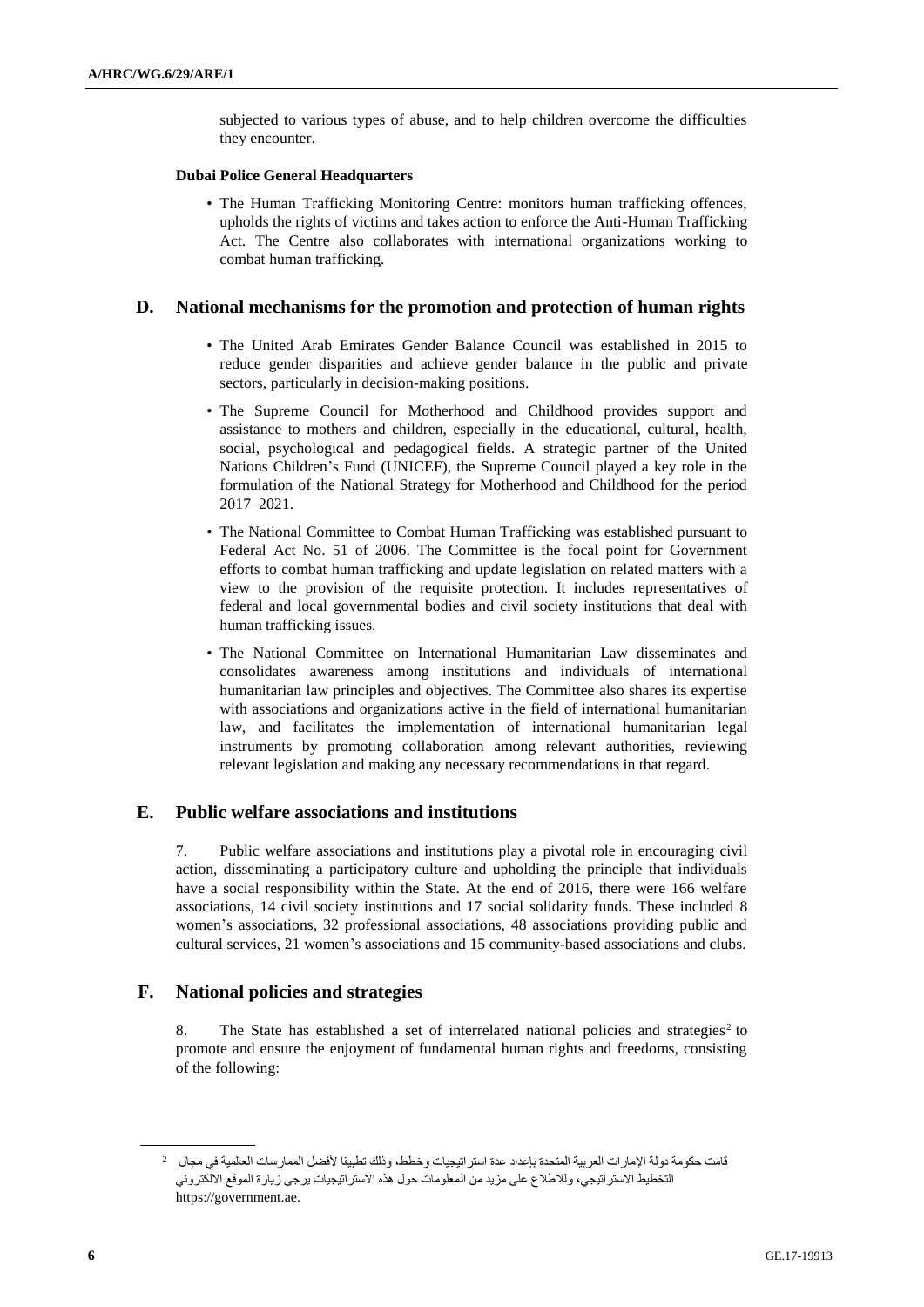- The National Agenda, which is being implemented over seven years, was launched by the State with a view to achieving the country's National Vision 2021. The Vision establishes six national priority objectives for the Government for the coming years. These include: a cohesive society that preserves its identity, a safe society and a fair judiciary, a competitive knowledge-based economy, a first-rate education system, and a sustainable environment and integrated infrastructure.
- The National Committee to Combat Human Trafficking Strategic Plan was formulated on the basis of five internationally-recognized pillars, namely: prevention and prohibition, prosecution, punishment, the protection of victims and the promotion of international cooperation.
- The National Strategy for the Empowerment and Advancement of Emirati Women (2015–2021) promotes women's empowerment and capacity-building, addresses impediments hindering the participation of women in all fields, strengthens women's participation in development initiatives and enhances the status of Emirati women in regional and international forums.
- The Cabinet adopted the National Strategy for Motherhood and Childhood and the Strategic Plan for the Promotion of the Rights of Children with Disabilities for the period 2017–2021 with the aim of consolidating and coordinating efforts in the United Arab Emirates to protect and provide welfare services to children, including children with disabilities, safeguard their rights, and promote their active participation in society on an equal footing with other groups.
- The Ministry of Culture and Knowledge Development launched the National Strategy for Youth Empowerment with a view to drawing up policies, measures and action plans to empower young people and provide them with opportunities to contribute actively to society at all levels. The Strategy addresses all issues of concern to young people, including education, training, employment, volunteering, the use of technology and community development.
- The National Innovation Strategy was launched in 2014 with the aim of making the United Arab Emirates among the most innovative countries worldwide within seven years. The Strategy aims to foster innovation in seven key national sectors, namely: renewable energy, transport, health, education technology, water and outer space. The Strategy will also support national policies to promote sustainable development.
- The National Tolerance Programme was adopted by the Cabinet in 2016 with a view to entrenching the values of tolerance and multiculturalism, promoting a culture of coexistence, and rejecting all forms of discrimination, hatred and intolerance.
- The United Arab Emirates Foreign Aid Strategy: As part of the country's efforts to facilitate the achievement of Vision 2021 through the provision of foreign aid, the Ministry of Foreign Affairs and International Cooperation launched the country's Foreign Aid Strategy for the years 2017–2021. The primary objective of the country's foreign aid is to improve the lives of poor communities, alleviate poverty and promote stability, peace and prosperity worldwide.
- The Ministry of Education has adopted a Strategic Plan for the period 2017–2021 with a view to establishing and overseeing an innovative education system for all age groups that can help create a world-class knowledge-based society and meet future labour market needs. The Strategic Plan aims to ensure that the Ministry implements high quality initiatives and provides high quality assistance to internal and external stakeholders.
- The Government of the United Arab Emirates launched the National Policy for the Empowerment of Persons with Disabilities in 2017 with a view to empowering and promoting equal opportunity for persons with disabilities and encouraging their active participation in society.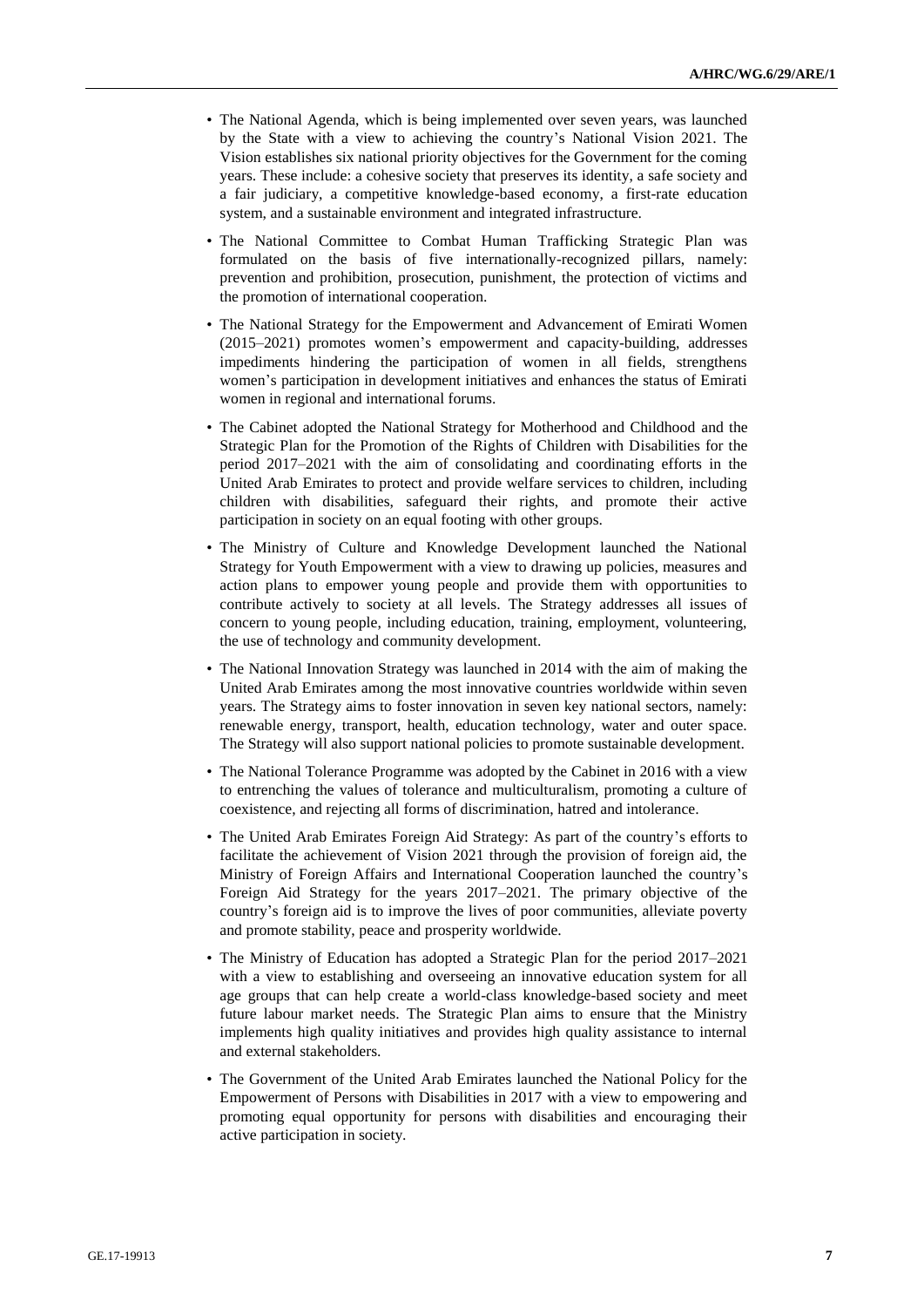# <span id="page-7-0"></span>**IV. Regional and international human rights commitments of the United Arab Emirates**

### <span id="page-7-1"></span>**A. Reports submitted by the United Arab Emirates under human rights conventions**

9. In line with its obligations under the human rights conventions to which it is a party, and its commitments to submit periodic reports and report on the implementation of recommendations issued by relevant treaty body committees, the United Arab Emirates:

- Submitted its second periodic report on its implementation of the Convention on the Rights of the Child for consideration by the Committee on the Rights of the Child in September 2015;
- Submitted its second periodic report on its implementation of the Convention on the Elimination of All Forms of Discrimination against Women for consideration by the relevant committee in November 2015;
- Submitted its second periodic report on its implementation of the Convention on the Rights of Persons with Disabilities for consideration by the relevant committee in August 2016;
- Submitted its second periodic report on its implementation of the International Convention on the Elimination of All Forms of Racial Discrimination for consideration by the relevant committee in August 2017;
- Will submit its initial periodic report on its implementation of the Convention against Torture for consideration by the relevant committee before the end of the current year.

## <span id="page-7-2"></span>**B. Regional human rights mechanisms and declarations**

10. In December 2014, Gulf Cooperation Council member States issued the Gulf Cooperation Council Human Rights Declaration, which affirmed the right of all individuals to life and underscored that all individuals are equal in human dignity and in terms of their rights and freedoms. The Declaration enshrines a commitment by Gulf Cooperation Council member States to uphold and comply with the Charter of the United Nations and the Universal Declaration of Human Rights.

11. The United Arab Emirates is a party to the League of Arab States Arab Charter on Human Rights. The initial report of the United Arab Emirates was submitted for consideration by the Arab Human Rights Committee in December 2013.

### <span id="page-7-3"></span>**C. The United Arab Emirates and special measures in the framework of the Human Rights Council**

12. With a view to strengthening its cooperation with the special procedures of the Human Rights Council, the United Arab Emirates has taken the following steps:

- Hosting the Special Rapporteur on the independence of judges and lawyers, who visited the country between 28 January and 5 February 2014;
- Establishing a committee to respond to communications regarding human rights. The committee, which comprises representatives of a number of State authorities, coordinates and expedites responses to communications submitted to it by special procedures and other United Nations bodies and mechanisms concerned with human rights within the established time frame.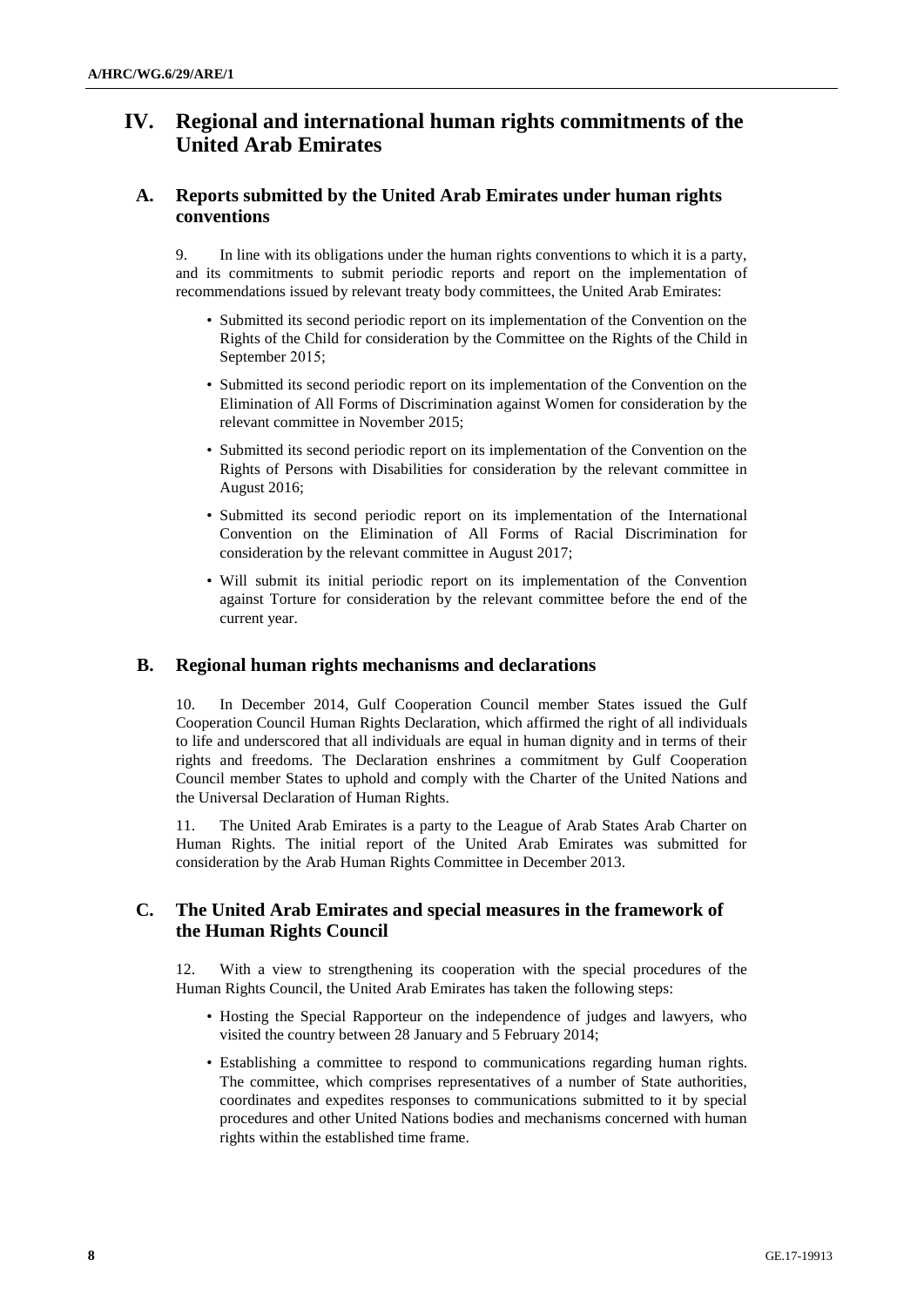# <span id="page-8-0"></span>**V. Follow-up action on voluntary pledges and the recommendations accepted in the second session of the universal periodic review (2013)**

## <span id="page-8-1"></span>**A. Voluntary pledges relating to the candidature of the United Arab Emirates for membership of the Human Rights Council for the period 2016–2018**

### **Adoption of the Rights of the Child Act**

13. The Federal Rights of the Child Act No. 3 of 2016 (the "Wadeema" Act) sets forth the fundamental rights of children, including the right to life, survival and development, provides for the necessary conditions to facilitate the enjoyment of those rights. The Act also offers safeguards to protect children from all forms of neglect, exploitation and illtreatment, as well as all forms of physical violence and psychological abuse.

14. In coordination with its Ministries and national institutions, and on the basis of its engagement with civil society associations and representatives, the United Arab Emirates has taken appropriate measures and strengthened its national legislation with a view to enhancing and ensuring respect for the rights of persons with disabilities.

15. In April 2017, the State launched the National Policy for the Empowerment of Persons with Disabilities. The Policy provides for the following:

(a) The designation of persons with disabilities as stakeholders in recognition of their significant efforts and achievements and their capacity to overcome all challenges;

(b) The designation in all service-providing institutions of an "officer for the provision of services to stakeholders" who is responsible for facilitating the provision of dedicated services to persons with disabilities;

(c) The establishment of the Stakeholder Advisory Board, comprising federal and local Government institutions and individual members of society. The Board provides guidance with a view to developing services and identifying solutions to the challenges impeding the integration of persons with disabilities into society.

16. Further measures have been taken to enhance protections for workers, including through engagement with workers' countries of origin, the International Labour Organization and the Global Forum on Migration and Development, with a view to addressing the issue of recruitment fees, promoting the use of standard employment contracts, granting workers greater scope to work for a different employer, and enforcing implementation of the decree prohibiting the seizure of passports.

17. In May 2016 the Ministry of Human Resources and Emiratization launched the Innovation in Labour Market Governance Programme, which has three key axes, namely to develop labour market information and statistical systems, to develop labour and occupational health and safety inspection systems and policies, and to develop regulations and mechanisms to prevent and resolve individual workers' labour disputes. The Programme is being implemented as part of the State's efforts to strengthen its relationship with the International Labour Organization and draw lessons from its experience in order to empower the Ministry of Human Resources and Emiratization to implement a paradigm shift in its labour market governance and support the Ministry's efforts to improve market outcomes and uphold workers' rights. The State is also strengthening its efforts at the national level to combat human trafficking, and is also working to that end as a founding member of the Group of Friends United Against Human Trafficking and through its support for the United Nations Global Plan of Action to Combat Trafficking in Persons.

18. The State had contributed \$4 million to support the Global Initiative to Fight Human Trafficking, strengthen efforts to combat that crime and raise awareness of the human trafficking with a view to countering the phenomenon at the global level. The State is providing ongoing support to OHCHR and is exploring the possibility of concluding a memorandum of technical cooperation with that Office.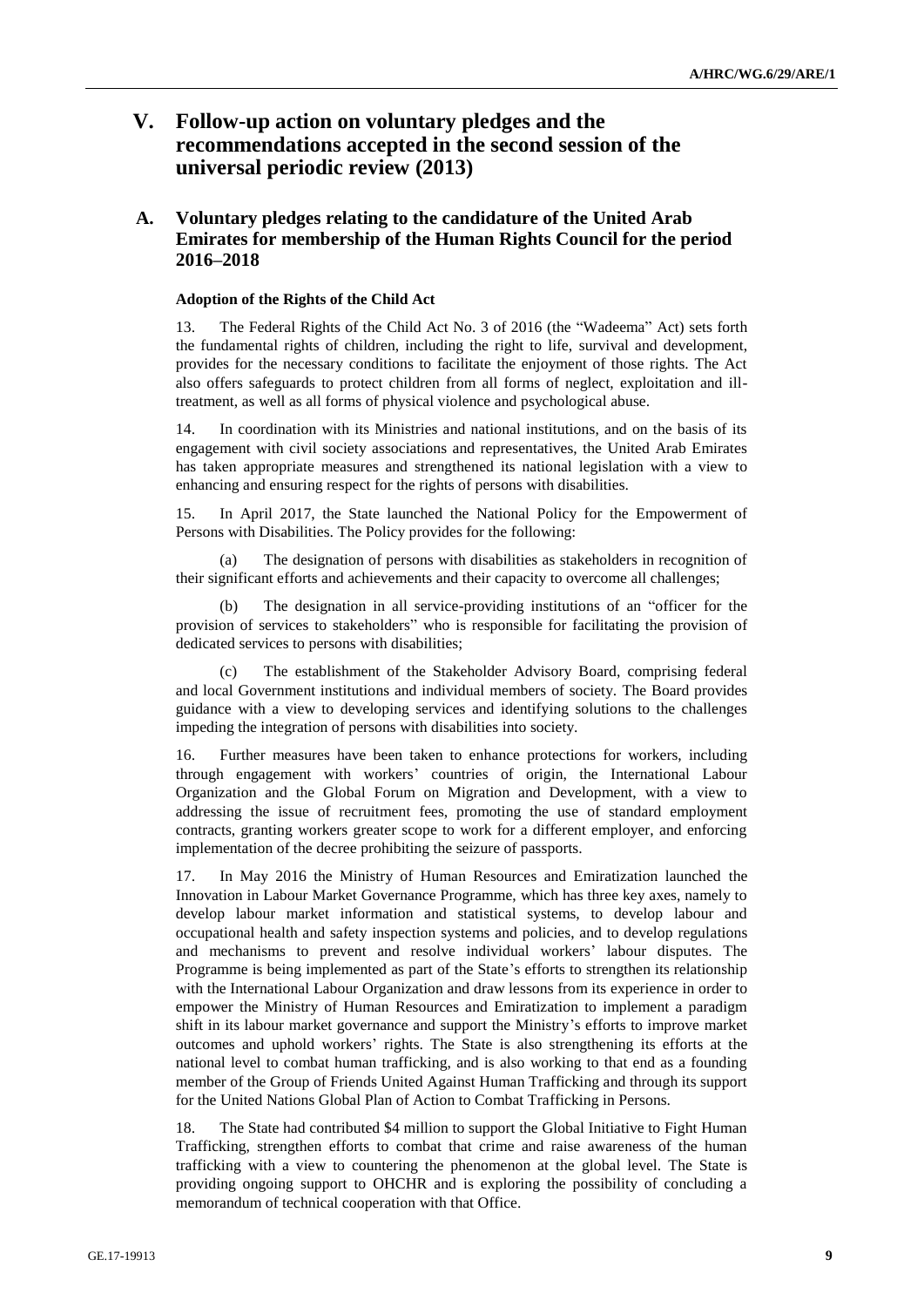19. The United Arab Emirates continues to provide support on an annual basis to a number of OHCHR funds with a view to facilitating implementation of OHCHR programmes. The State is currently exploring the possibility of signing a memorandum of technical cooperation with the Office with a view to promoting training and capacitybuilding in the area of human rights. That memorandum is likely to be concluded in the near future. The United Arab Emirates will continue to support UN-Women, including by funding the opening of a liaison office for UN-Women in the United Arab Emirates.

20. In July 2016, a Headquarters Agreement was signed between the United Arab Emirates and UN-women to mark the opening in Abu Dhabi of the UN-Women liaison office for Gulf Cooperation Council member States. The office was formally opened in October 2016, and the United Arab Emirates General Women's Union provided the necessary financial and other support for the opening. The liaison office provides policy guidance as well as technical assistance to Gulf institutions with a view to supporting their initiatives in various fields related to women's empowerment.

21. The United Arab Emirates will continue to work with partner countries and international organizations to meet international development targets through its foreign aid programme, in areas such as health, education, food security and economic and social development.

22. In 2016, the United Arab Emirates provided some 15.23 billion dirhams in official development assistance, equivalent to 1.12 per cent of the country's gross national income (GNI). More than 54 per cent of that assistance was provided in the form of grants. As a proportion of GNI, the United Arab Emirates remains one of the largest international donors in terms of its provision of official development assistance and was ranked first globally in that regard in 2016 by the Development Assistance Committee of the Organization for Economic Cooperation and Development.

### <span id="page-9-0"></span>**B. Implementation of accepted recommendations**<sup>3</sup>

#### **1. Multidisciplinary or comprehensive recommendations**

23. These include recommendations on equality, non-discrimination, the right to development, environmental issues, human rights and combating terrorism:

- Federal Decree-Law No. 2 of 2015 on combating discrimination and hatred has been adopted. The Decree-Law's 21 articles address hatred, racism and extremism on the basis of religion, origin, race or colour, as well as the penalties imposed for perpetrating those offences;
	- The United Arab Emirates has made every effort to establish the foundations of social cohesion, one of the most important of which is the guarantee of religious freedom enshrined in Article 32 of the Constitution. The Government has facilitated the establishment of places of worship for many religions and sects and granted them land free of charge for the construction of houses of worship. There are dozens of churches and Hindu temples in the country, and Christians and members of other faiths resident in the country enjoy full freedom to practise religious rites and rituals in an atmosphere of tolerance, coexistence and freedom of worship;
	- The Shams 1 power plant, which complies with the clean development mechanism (CDM), was inaugurated on 8 September 2008. The plant is the first high-density solar power plant established in line with the CDM, and is expected to displace 175 thousand tons of carbon dioxide gas per year, which is equivalent to planting 105 million trees or removing 20 thousand cars from the roads;

<sup>3</sup> تم اعداد ملحق يتضمن تفاصيل التدابير المتخذة من أجل تنفيذ التوصيات المقبولة والوارة في وثيقة الفريق العامل المعني باالستعراض .1.Add/23/13/HRC/Aالدوري الشامل رقم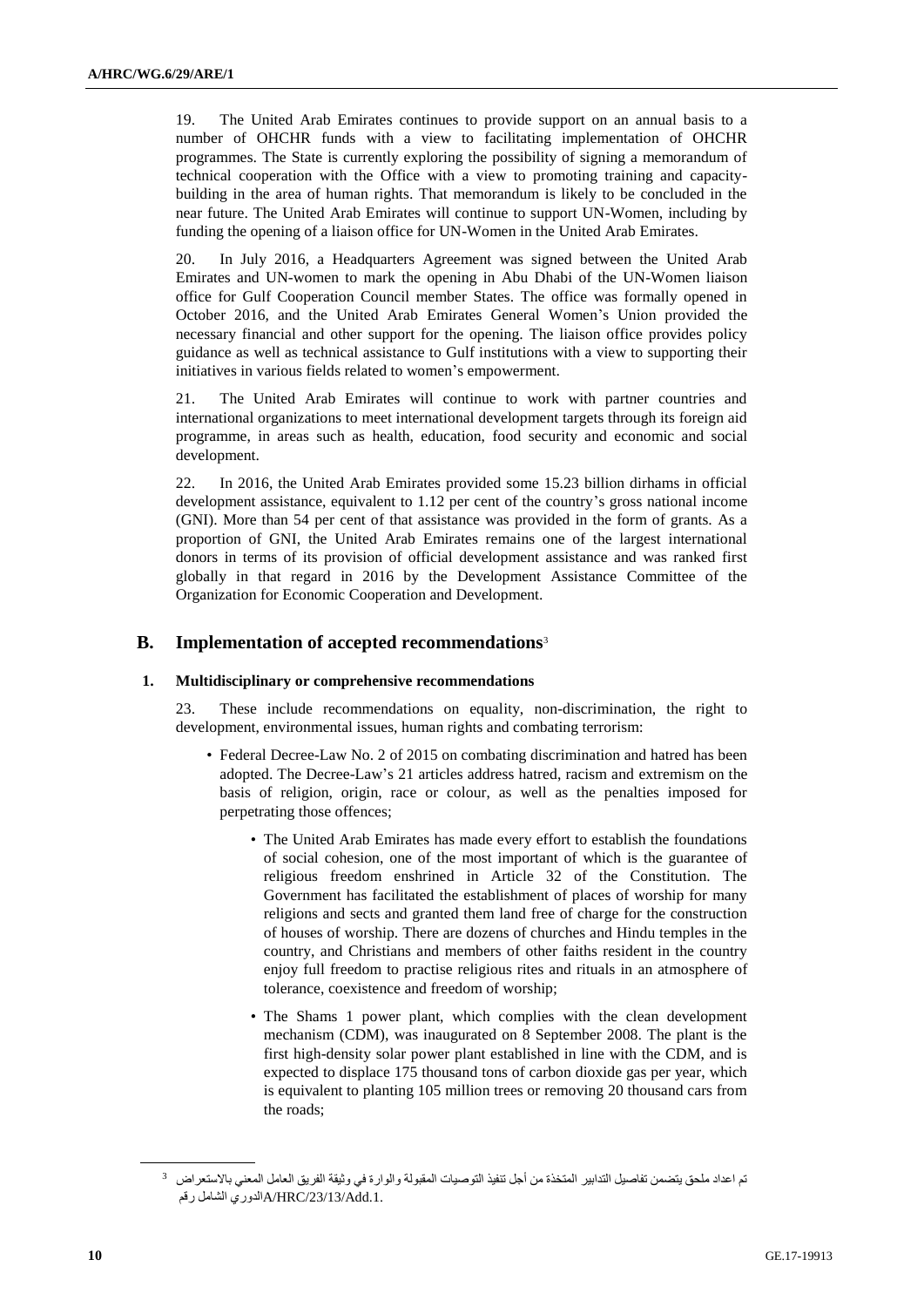- Masdar City, which has established a sustainable residential complex that employs renewable clean energy, carbon management and water conservation, focuses on technology production;
- The Ministry of the Interior and a number of State actors have participated in numerous meetings and conferences on the fight against terrorism while also ensuring respect for human rights. Fifteen regional and international conventions and more than 20 bilateral agreements have been signed between the State and other countries with a view to combating terrorism while upholding human rights.

#### **2. Civil and Political Rights**

24. These include recommendations on the death penalty, the prohibition of torture and of cruel, inhuman or degrading treatment, the prohibition of slavery and human trafficking, freedom of opinion and expression, the administration of justice, the rule of law, freedom of association and the rights of human rights defenders:

- Article 26 of the Constitution provides that: "No one shall be subjected to torture or degrading treatment." Under Federal Act No. 9 of 1976, concerning juvenile delinquents and vagrants, "capital punishment, imprisonment and financial penalties may not be imposed for offences committed by persons below eighteen years of age". The legislative authorities have also sought to establish appropriate alternatives to punishment for juveniles, so as to balance punishment with the desire to rehabilitate juveniles and guide them towards a return to normal life. Federal Act No. 9 of 1976 also prohibits bringing a criminal action against a juvenile (child) below the age of 7, and it entitles a judge to adopt measures in lieu of established penalties as he sees fit.
- The laws of the United Arab Emirates uphold the fundamental human rights principles enshrined in international conventions. The State strives to provide adequate guarantees to ensure respect for those principles, which are, moreover, taken into account in all legal proceedings. The Constitution and the country's criminal laws prohibit all extrajudicial penalties. Penalties may only be imposed on the basis of a fair trial;
- United Arab Emirates law guarantees respect for the internationally-recognized rights of those facing the death penalty, as prescribed by Economic and Social Council resolution No. 1984/50. Those rights are guaranteed pursuant to the Constitution, the Code of Criminal Procedures No. 35 of 1992 and the amendments thereto, the Federal Criminal Code (Federal Judiciary Act) No. 3 of 1987 and Federal Act No. 9 of 1976, concerning juvenile delinquents and vagrants;
- The death penalty is handed down within the narrowest of limits for extremely serious crimes or crimes that result in the deaths of other persons, and only on the basis of a fair trial before a judicial body in which a lawyer is present to defend the accused. If a death sentence is handed down, an appeal and a cassation appeal against that sentence must be brought before the Supreme Court. A death sentence may not be carried out before all means of appeal have been exhausted and a request for amnesty or mercy has been made.
- Federal Decree Law No. 12 of 2016 amending certain provisions of the Federal Supreme Court Act No. 10 of 1973 amends section 8 of article 33 of that Act, thereby empowering the Court to consider cases involving offences that directly affect the interests of the State, including crimes that directly harm the interests of the Federation, such as offences against internal or external security, the forging of official documents and the seals of any federal authority and counterfeiting, and to hear challenges to the verdicts handed down in that regard by courts of appeal; this provides further protections for accused persons and allows for additional appeals to be lodged against sentences handed down against them.
- The Ministry of the Interior has established regulatory units to monitor and safeguard those rights, protect victims from abuse, and prevent professional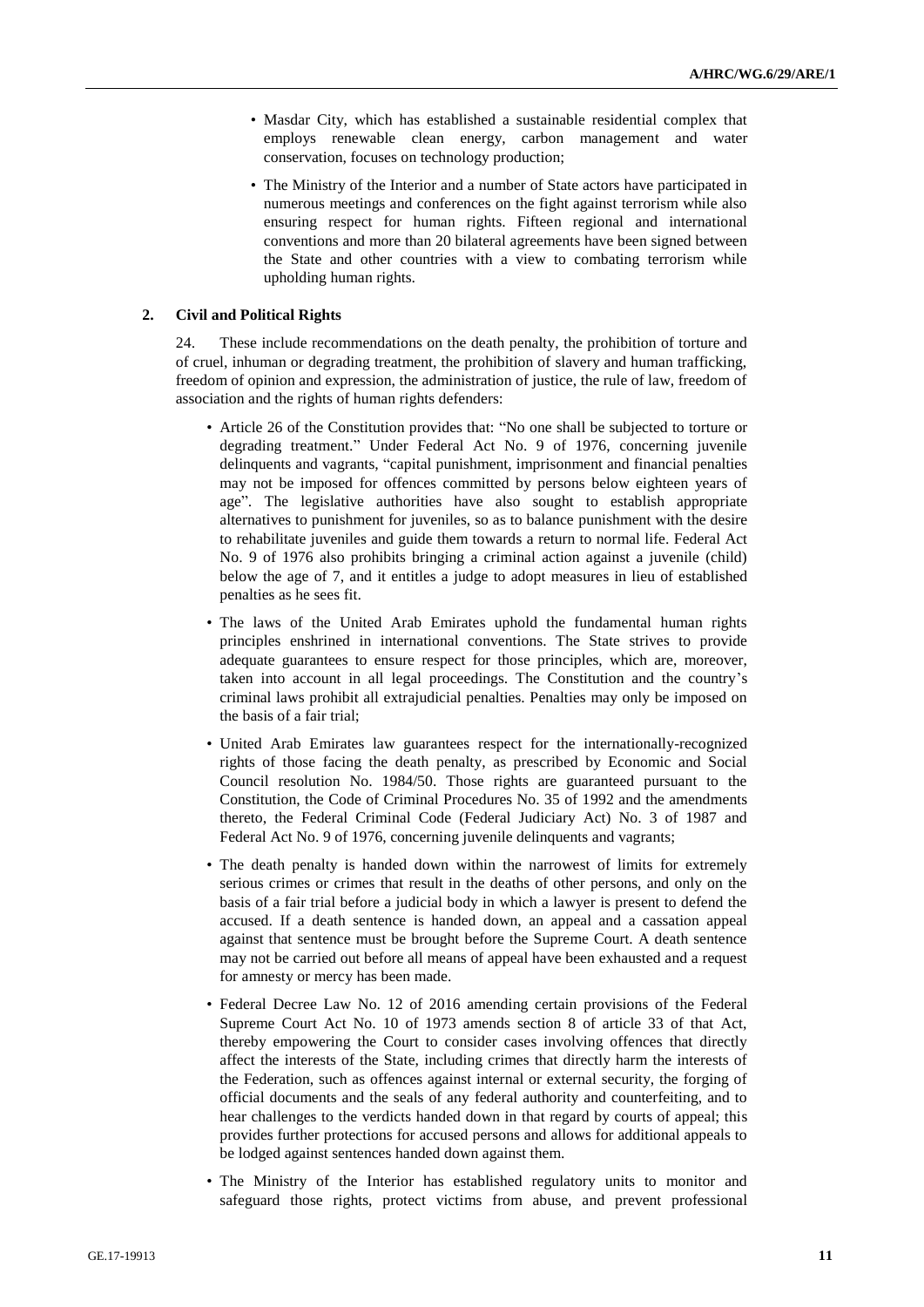misconduct or abuse of authority. It has also established toll-free telephone numbers by which it can receive complaints and communications. The Ministry has, moreover, issued Ministerial Decision No. 109 of 1989 concerning violations of codes of conduct and related penalties. Pursuant to Ministerial Decision No. 654 of 2005, a police code of conduct and ethics was issued for personnel of the Ministry of the Interior. A policy on the use of force in the Ministry of the Interior has also been adopted;

- Steps are now being taken to amend Federal Act No. 15 of 1980 on publications and publishing so as to uphold a set of principles on freedom of opinion that are compatible with the Constitution of the State and international human rights principles;
- Articles 26 and 27 of the Constitution, which are contained in Part Three on freedoms, rights and duties, enshrine individuals' right to freedom and stipulate that personal freedom is guaranteed to all. Article 30 provides that freedom of expression and opinion is guaranteed to all;
- Article 8 of the Constitution affirms that "Citizens of the Federation shall have one nationality, which shall be determined by law and shall be protected abroad by the Federal Government in accordance with established international principles. The nationality of the citizen may not be revoked or withdrawn except in exceptional cases as provided by law." Article 37 of the Constitution stipulates that "Citizens shall not be expelled or exiled from the Federation";
- Federal Act No. 1 of 2015 amending certain provisions of the Federal Anti-Human Trafficking Act No. 51 of 2006 provides provisions to deter the perpetration of the trafficking offences it sets forth, and establishes procedures for the protection of victims;
- In 2009, the United Arab Emirates acceded to the Protocol to Prevent, Suppress and Punish Trafficking in Persons, Especially Women and Children (the Palermo Protocol). It is also a founding member of the Group of Friends United Against Human Trafficking, which was established in September 2010 on the margins of the sixty-fifth session of the General Assembly;
- The National Committee to Combat Human Trafficking has signed memorandums of understanding to prevent and combat that crime with Armenia, Australia, Azerbaijan, Indonesia and, most recently, India;
- The State has launched a number of initiatives to establish how officials should deal with victims when enforcing the law, expand assistance and welfare programmes for victims, provide guidance and rehabilitation services and ensure that those responsible for human trafficking offences are punished. The Government provides shelters and psychological support for trafficking victims and collaborates with other governments and non-governmental organizations when responding to reports of trafficking cases. Shelter and protection are provided to victims while their papers and documents are prepared. Victims are returned free of charge by the State to their countries of origin on the basis of their consent under the terms of the country's victim assistance programme;
- In 2013, the National Committee to Combat Human Trafficking established a nongovernmental fund to support victims of human trafficking. The fund, which provides an example of effective cooperation between the public and private sectors and citizens and residents of the State, provides housing and education services to victims, covers their medical expenses and prepares them for their return to their countries of origin.

#### **3. Economic, Social and Cultural Rights**

25. The recommendations on economic, social and cultural rights include recommendations regarding general measures of implementation, as well as the right to just and favourable conditions of work, the right to health, the right to education, and the rights of workers.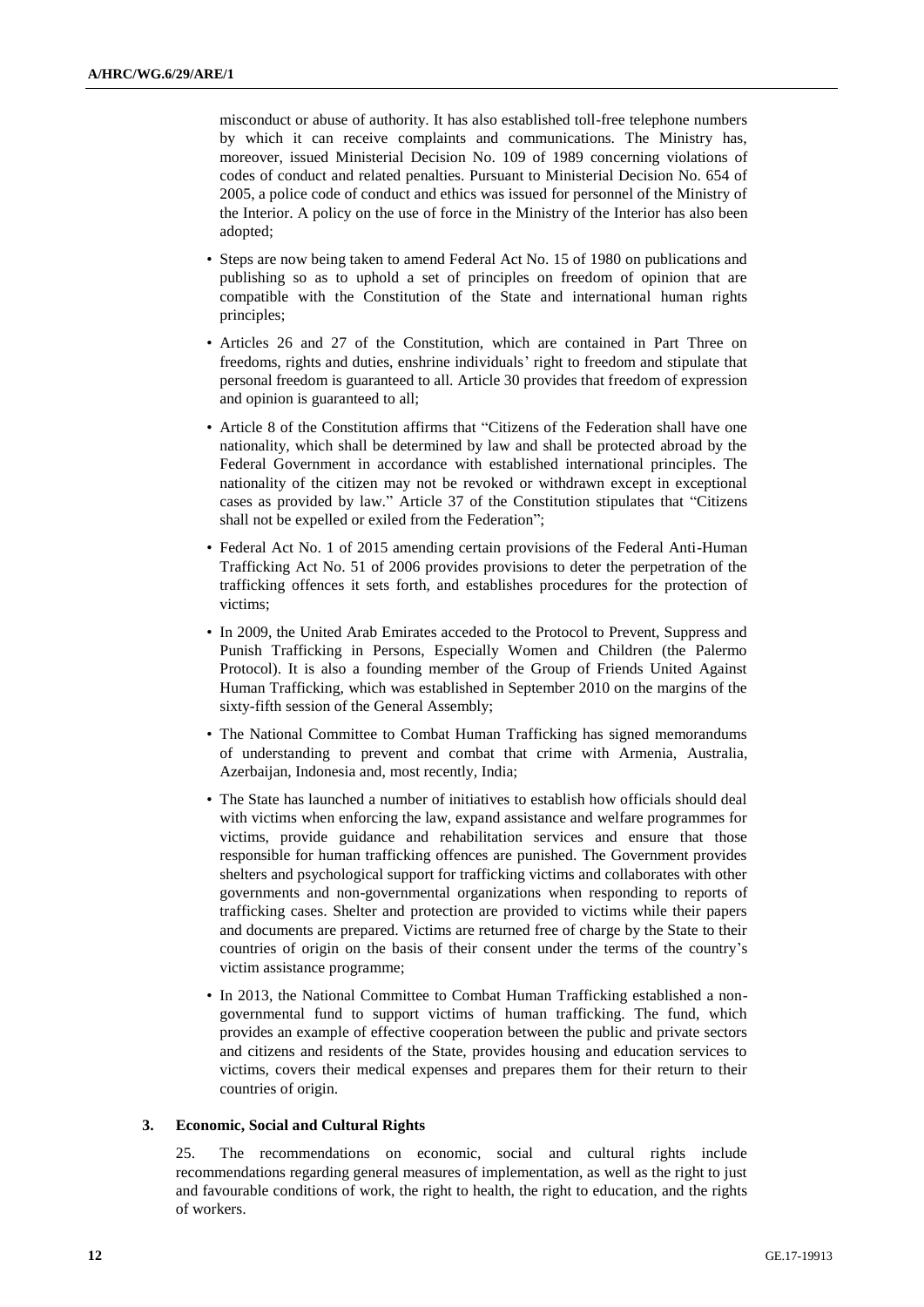- The State has continued to take the necessary legislative and procedural measures to protect workers by implementing policies and strategies that promote labour rights, including but not limited to the introduction of a wage protection system for foreign workers in 2009. The State has also adopted a policy of transparency with regard to work contracts and had developed standard work contracts that draw on all legal provisions regulating worker-employer relations. Ministerial work permit procedures have been updated: an employer is now required to send a work offer to the worker for his or her review and signature. The Ministry of Human Resources and Emiratization must then certify the offer before permission can be granted to the employer to proceed.
- The State has established an office in the courts to provide legal assistance to workers involved in disputes. Workers' welfare units have also been established in all regions of the country to protect workers and raise their awareness of their rights. There is also a toll-free 24-hour telephone number for workers that they can call to make complaints and enquiries.
- In 2008, the State hosted a conference to discuss cooperation between the United Arab Emirates and workers' countries of origin with a view to safeguarding workers' rights. At the conclusion of the conference, the Abu Dhabi Dialogue consultation mechanism was launched.
- The State has enhanced workers' access to litigation mechanisms by establishing labour departments in many of the country's courts, by giving priority consideration to labour dispute cases and by exempting those cases from certain fees.
- In 2014, the General Women's Union launched the Domestic Worker Initiative. The initiative, which comprises legal, social and media outreach themes, was implemented by women's councils, through interactive meetings with relevant institutions and by using social media platforms;
- The 41 articles of Federal Act No. 15 of 2017 on domestic service provide definitions of terms used and address the scope of the law, recruitment offices, the hiring of workers, work contracts, the organization of employment, vacations, employer and worker obligations, inspections, penalties, end-of-service and end-ofcontract indemnities and the resolution of disputes.

#### **4. The rights of specific persons or groups**

26. These include recommendations on the advancement of women, the rights of children and the rights of persons with disabilities.

- The State has continued to strengthen its efforts towards the empowerment of women, gender equality and the elimination of discrimination against women, and has continued its efforts to protect the rights of the child. Its most important initiatives in that regard include the following:
- The launching of The National Strategy for the Empowerment and Advancement of Emirati Women (2015–2021). The Strategy provides a general reference and guiding framework for all governmental institutions at the federal and local levels, as well as for private and civil society institutions to facilitate their development of plans and programmes to ensure that women enjoy decent lives and can participate fully in the sustainable development process;
- The issuing on 9 December 2014 of a Cabinet decision that mandates the inclusion of women on the governing boards of all Government bodies, institutions and companies;
- There were 9 female members of the Federal National Council during its 16th legislative session, constituting 22.5 per cent of the Council's total membership of 40 members;
- Emirati women comprise 43 per cent of the workforce and hold 66 per cent of governmental sector positions, including 30 per cent of senior decision-making posts. They also hold 15 per cent of professional posts;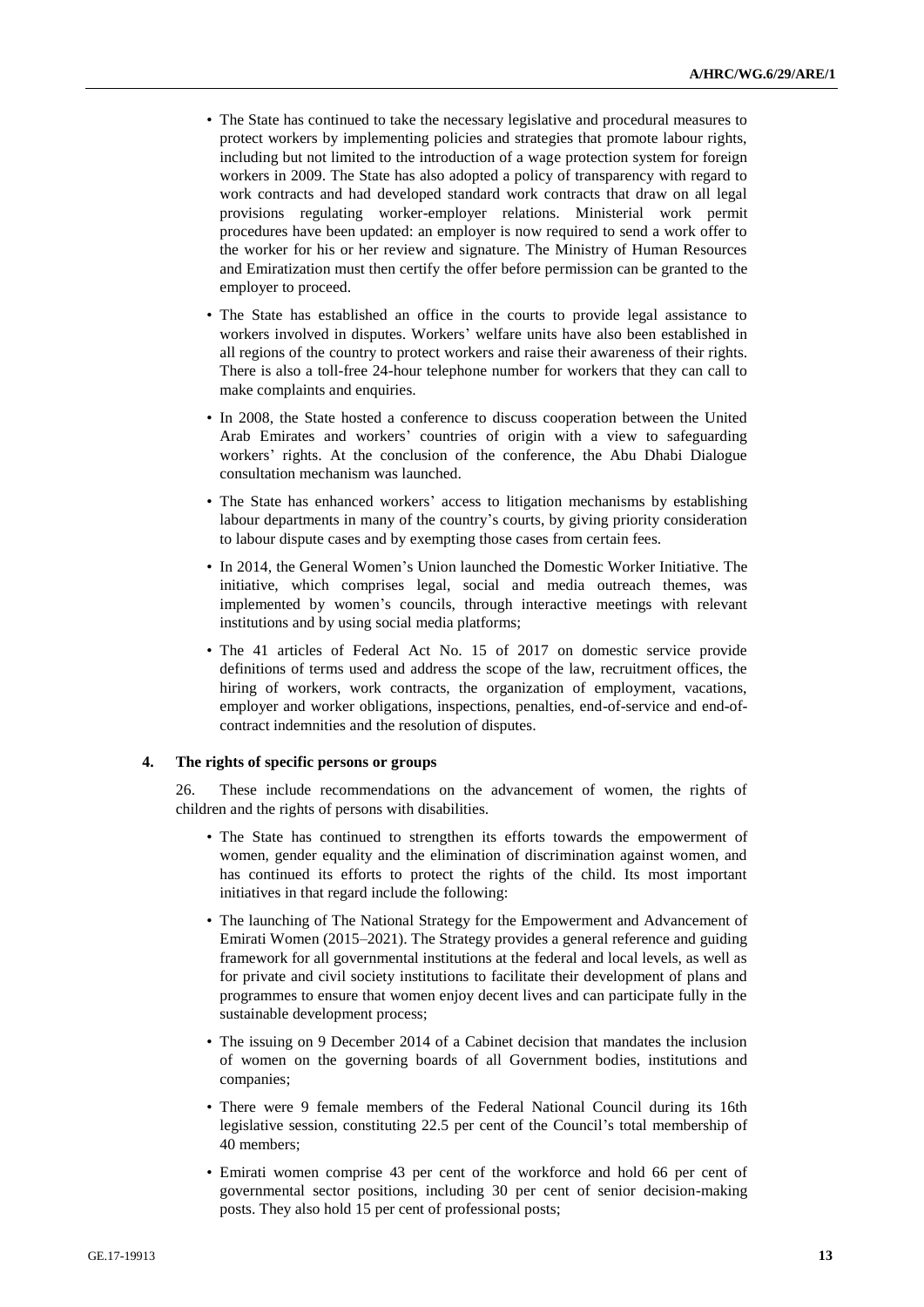• In March 2017, the Cabinet adopted the National Strategy for Motherhood and Childhood and the Strategic Plan for the Promotion of the Rights of Children with Disabilities for the period 2017–2021 with the aim of consolidating and coordinating efforts in the United Arab Emirates to protect and provide welfare services to children, including children with disabilities, safeguard their rights, and promote their active participation in society on an equal footing with other groups. The implementation of the two strategies will be overseen by a number of stakeholders in coordination with the Supreme Council for Motherhood and Childhood. A national task force comprising all relevant parties will also be established to formulate action plans and coordinate steps with a view to facilitating implementation of the strategies.

#### **5. Enhancing the engagement of the United Arab Emirates with United Nations human rights bodies and mechanisms**

27. During the period 2015–2017, the State submitted a number of periodic reports due in accordance with the treaty body process, including reports on the rights of the child, the elimination of all forms of discrimination against women, the rights of persons with disabilities and the elimination of all forms of racial discrimination. The United Arab Emirates also hosted the Special Rapporteur on the independence of judges and lawyers in 2014 under the special procedures system.

28. In 2016, the United Arab Emirates provided \$10,000 to UNICEF, \$50,000 to OHCHR, \$40,000 to the United Nations Environment Programme, \$40,000 to the United Nations Fund for South-South Cooperation, \$30,000 to a United Nations fund on crime prevention and criminal justice \$10,000 to support United Nations drug control programmes and \$30,000 to the United Nations Voluntary Trust Fund on Contemporary Forms of Slavery, \$10,000 dollars for the United Nations Voluntary Fund on Disability, \$10,000 to the United Nations Voluntary Fund for Victims of Torture and \$4 million in support of the Global Initiative to Fight Human Trafficking.

### **6. Accession to international human rights conventions and protocols**

29. The State ratified the Optional Protocol to the Convention on the Rights of the Child on the sale of children, child prostitution and child pornography in 2015.

#### **7. Establishment of the independent national human rights commission on the basis of the Paris Principles**

30. The State Periodic Review Committee conducted field visits to learn about the experiences of some States that have established national human rights institutions on the basis of the principles relating to the status of national institutions. The United Arab Emirates has made significant progress towards the establishment of the national human rights commission and is currently conducting a third review of the draft law on its establishment, which the State intends to promulgate in the near future.

# <span id="page-13-0"></span>**VI. State efforts to promote and protect human rights**

### <span id="page-13-1"></span>**A. Promotion of political participation**

31. In 2005, the State launched the Political Empowerment Programme to empower Emirati nationals in the workplace and enable them to contribute to the development process. Political participation is promoted through elections to the Federal National Council and the establishment of its mandate. The third set of elections to the Federal National Council, <sup>4</sup> held in 2015, constituted one of the most important stages in the Political Empowerment Programme. Those elections were considered to be more important

أصدرت اللجنة الوطنية للانتخابات تقريراً مفصلاً حول انتخابات المجلس الوطني الاتحادي 2015 يمكن الاطلاع على الموقع الالكتروني لوزارة الدولة لشؤون المجلس ل<sup>4</sup> االحتادي الوطينwww.mfnca.gov.ae.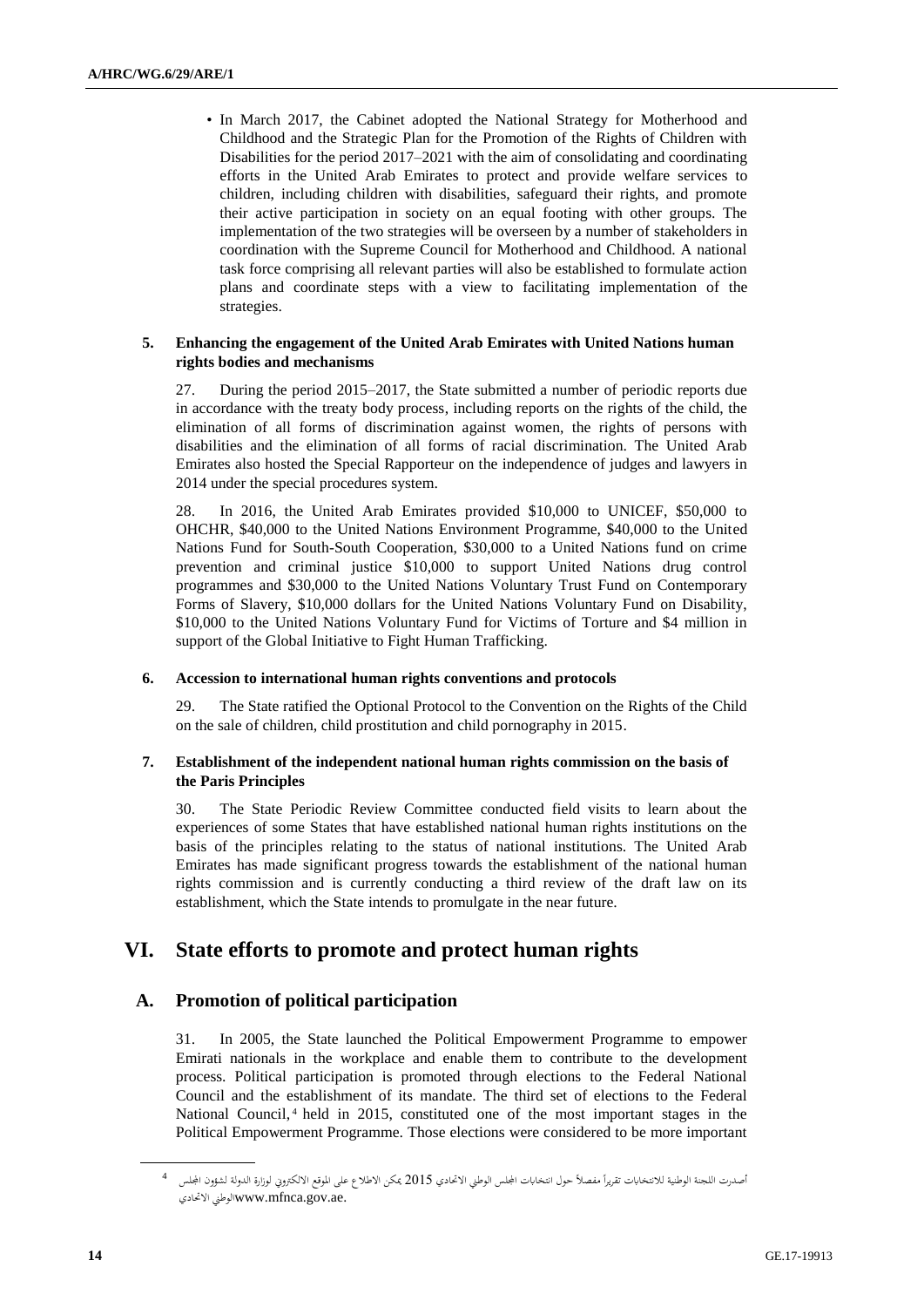than the previous elections in 2011, in that they widened the scope of citizens' political participation. A total of 224,281 individuals took part in the election, equivalent to an increase of 66 per cent compared with 2011, and women and men participated on an equal footing, in line with the commitments of the United Arab Emirates pursuant to international declarations on political rights and the rights of women. Women's participation rates in the 2015 election were high, with national participation rates of 52 per cent for men and 48 per cent for women. A total of 330 candidates stood for election, comprising 265 men and 74 women; women's participation rates in the elections were therefore particularly noteworthy. For the first time, voting also took place at State diplomatic missions abroad. The 2015 vote resulted in the election of the first woman to head the Federal National Council in the country's history; she is also the first woman to head a parliamentary institution in the Arab world.

### <span id="page-14-0"></span>**B. Women's empowerment**

32. The Constitution of the United Arab Emirates stipulates that women and men enjoy the same rights. It also affirms the principles of equality and social justice and the full right of women to education and employment on an equal footing with men. There were significant improvements in the situation of women between 2013 and 2017, including the following:

- The promulgation on 9 December 2014 of a Cabinet decision mandating the inclusion of women on the governing boards of all Government bodies, institutions and companies;
- The inclusion of 8 female ministers in the 29-member Cabinet in 2016. This figure is one of the highest in the world, and reflects the progress achieved by women in the United Arab Emirates. The most important feature of the new Government is its structure, which includes recently-established ministries, some of which have no counterparts anywhere in the world. The most important of these ministries are the Ministries of Tolerance and Happiness, which are both headed by Emirati women and reflect the significant developments and remarkable progress achieved by the State in the fields of happiness and tolerance. Indeed, as a result of the country's wise leadership, the Emirati people is among the happiest peoples on earth;
- There were 9 female members of the Federal National Council during the 16th legislative session, constituting 22.5 per cent of the Council's total membership of 40 members;
- Emirati women comprise 43 per cent of the workforce and hold 66 per cent of governmental sector positions, including 30 per cent of senior decision-making posts. They also hold 15 per cent of professional posts;
- Women now work as prosecutors and judges within the judiciary and the Office of the Public Prosecutor. There are also increasing numbers of women in the police and the military;
- Women currently comprise 30 per cent of the diplomatic corps at the Ministry of Foreign Affairs and International Cooperation, and, in total, there were 234 female staff members in the country's diplomatic and consular corps in 2017. These included a number of ambassadors representing the United Arab Emirates abroad.
- Women constitute 71.6 per cent of the students at government universities and 50.1 per cent of the students in private universities and colleges. These figures are among the highest in the world;
- Women's participation in economic activity and the labour market has increased steadily since the establishment of the Emirates Businesswomen Council. There are approximately 22,000 businesswomen registered with the country's chambers of commerce and industry; those businesswomen are active in both domestic and international markets and oversee investments of more than 42 billion dirhams.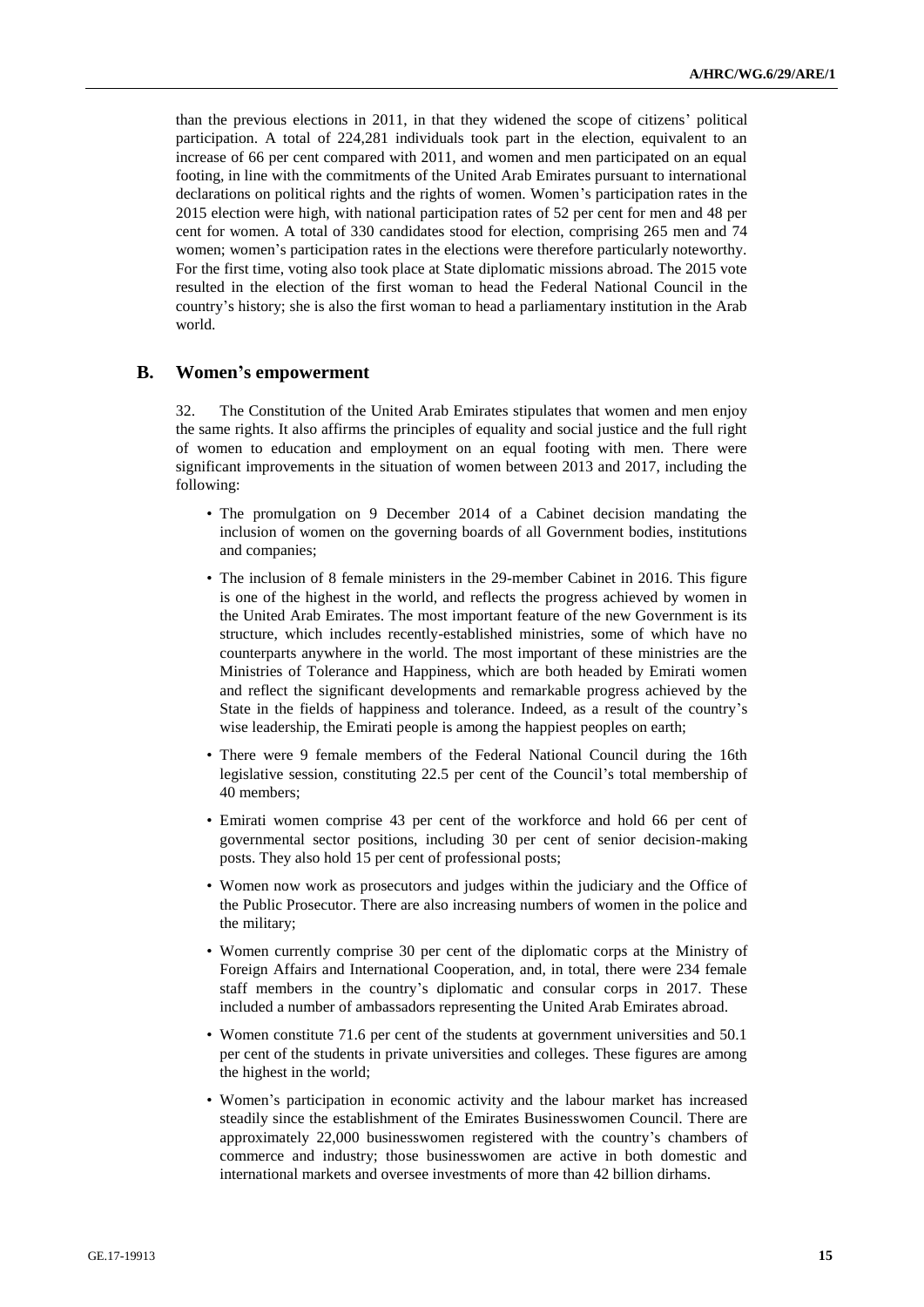## <span id="page-15-0"></span>**C. Combating human trafficking**

33. The United Arab Emirates considers human trafficking a crime against humanity and affirms its commitment to addressing all human trafficking offences in cooperation with the international community. In that context, the United Arab Emirates promulgated Federal Act No. 1 of 2015 amending certain provisions of the Federal Anti-Human Trafficking Act No. 51 of 2006, which enhances protections for victims and increases penalties for the perpetrators of trafficking offences, in line with the Palermo Protocol. Since its establishment in 2008, the National Committee to Combat Human Trafficking has played a prominent and effective role in addressing the offence of human trafficking — a crime that undermines human dignity — by convening regular meetings of its members, which comprise representatives of relevant government and law enforcement agencies and civil society institutions, with a view to enhancing cooperation between them on human trafficking issues.

34. The National Committee to Combat Human Trafficking Strategic Plan was adopted in 2012 and formulated on the basis of five internationally-endorsed pillars, namely: prevention and prohibition, prosecution, punishment, the protection of victims and the promotion of international cooperation. The Strategic Plan has enabled the United Arab Emirates to make significant progress in recent years, including the following:

- The signing of memorandums of understanding to prevent and combat that crime and enhance protections for human trafficking victims with Armenia, Australia, Azerbaijan, Indonesia and, most recently, India. Steps are currently being taken to conclude similar memorandums of understanding with other States;
- The launching of several awareness campaigns. The most recent of those campaigns took place in 2015 and 2016, and involved the installation of information notice boards at United Arab Emirates airports, the use of audiovisual media, the dissemination of publications in eight languages and the holding of courses and lectures for high-risk groups;
- The participation of personnel working in the field of human trafficking in national and international training courses and workshops. The most important of those courses is held in collaboration with the Dubai Police, the Dubai Judicial Institute and a number of specialists from within the country and abroad, including the subregional representative of the United Nations Office on Drugs and Crime, and awarded the region's first specialized diploma in the field of human trafficking. The five-month diploma course was attended by law enforcement officials and members of relevant government agencies and civil society institutions.

35. To promote transparency, the National Committee to Combat Human Trafficking issues an annual report that provides details of all activities undertaken by the Committee during the year. 5

### <span id="page-15-1"></span>**D. Contract workers**

36. As part of its efforts to protect the rights of contract workers, the United Arab Emirates has developed a strategy and a plan of action aimed at upholding the rights of expatriate workers in the country and improving their working and living conditions. The strategy is based on the following:

• The provision of legal protections through the adoption of legislation, regulations and ministerial decisions, which oblige employers to provide appropriate and safe working terms and conditions for all foreign workers, including, in particular, the obligation to pay fair wages, to pay those wages in a timely fashion and in a manner appropriate for the worker, and to uphold the right of workers to rest periods and

<sup>5</sup> لالطالع على التقرير الذي اصدرته اللجنة الوطنية لمكافحة جرائم االتجار بالبشر لعام 2016 والذي يتضمن جهود وانجازات الدولة .http://www.nccht.gov.aeفي هذا الاطار يرجى زيارة الموقع الالكتروني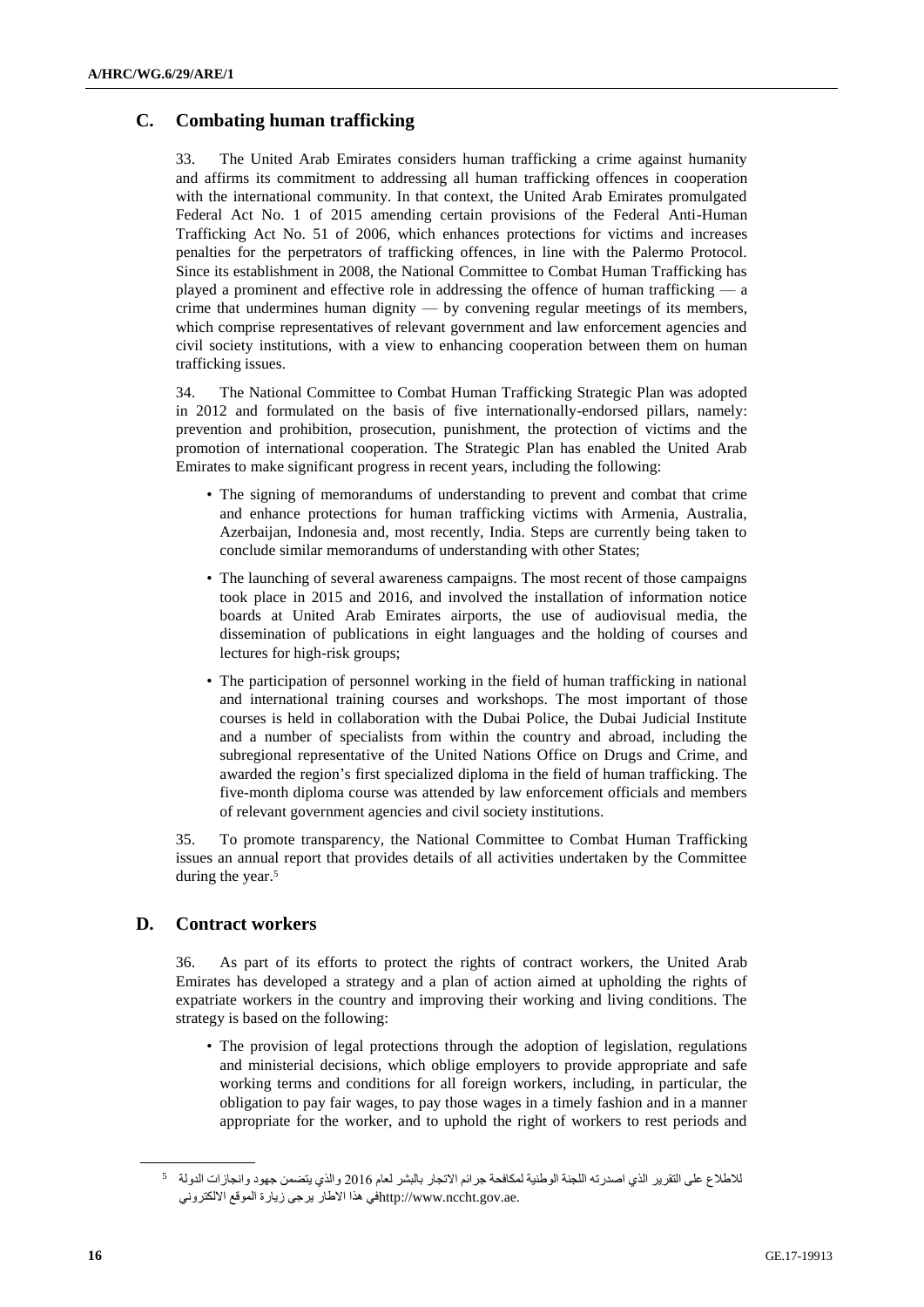paid leave. Employers are, moreover, obliged to provide adequate housing and a safe working environment;

• The following steps are being taken in order to entrench those protections:

#### **1. Promoting contractual transparency**

37. The Ministry of Human Resources and Emiratization has adopted a new policy for the recruitment of foreign workers abroad. The policy aims to ensure that contracts are unambiguous and that foreign workers are given the opportunity to accept their proposed working terms and conditions prior to their departure from their home countries. The following steps have been taken to ensure compliance with that policy:

- The introduction of a new standard employment contract that complies with all legislative texts regulating the employment relationship between workers and the employers, as set forth in the Labour Code (Federal Act No. 8 of 1980). The contract is issued in the worker's language and also in Arabic and English in order to ensure that all parties involved in the working relationship, and particularly the worker, understand the terms of the contract and the legal provisions governing that working relationship. The worker is given a copy of the contract in his or her language with a view to ensuring that he or she does not fall victim to any form of deception;
- The adoption of an additional step in the Ministerial work permit application procedure, whereby an employer is required to send a work offer to the worker for his or her review and signature. The Ministry of Human Resources and Emiratization must then certify the offer before permission can be granted to the employer to proceed. The work offer includes all the terms and conditions of employment stipulated in the standard contract and as provided by law. The contract is retrieved from the Ministry records and is signed once again by the worker once he or she is in the country: this becomes the official contract of employment;
- The launching of a computer-based system to check work offers certified by the Ministry against corresponding definitive employment contracts signed by workers upon their arrival in the United Arab Emirates. The Ministry uses the system to ensure that there are no discrepancies between a worker's work offer and his or her employment contract before it issues a work permit. Permits are not issued in cases in which a discrepancy is discovered, unless the discrepancy is to the worker's advantage.

#### **2. Entrenching the principle of work as a choice: protecting the right of workers to exercise free will in their decision to work**

38. The State has promulgated a number of legislative instruments that provide legal safeguards for this principle, most notably Ministerial Decision No. 765 of 2015, concerning the terms and for terminating the employment relationship and Ministerial Decision No. 766 of 2015, which allows workers to be granted new work permits in order to transfer from one enterprise to another.

#### **3. Combating the illegal seizure of passports**

39. The 2015 Standard Model Work Contract affirms that employers are prohibited by the State from seizing workers' passports, and stipulates that the worker enjoys the right to retain his or her identity documents.

#### **4. With a view to promoting fair and transparent recruitment practices, the United Arab Emirates has taken the following action**

40. Adopted Ministerial Decision No. 1205 of 2013, which amended the ministerial decisions regulating the establishment and activities of private employment agencies, empowers the Ministry to tighten its supervision of the activities of worker recruitment and employment agencies, particularly with regard to recruitment fees and expenses and contractual procedure transparency. Pursuant to that Decision, private employment agencies are required to sign written contracts with individual workers and their employers that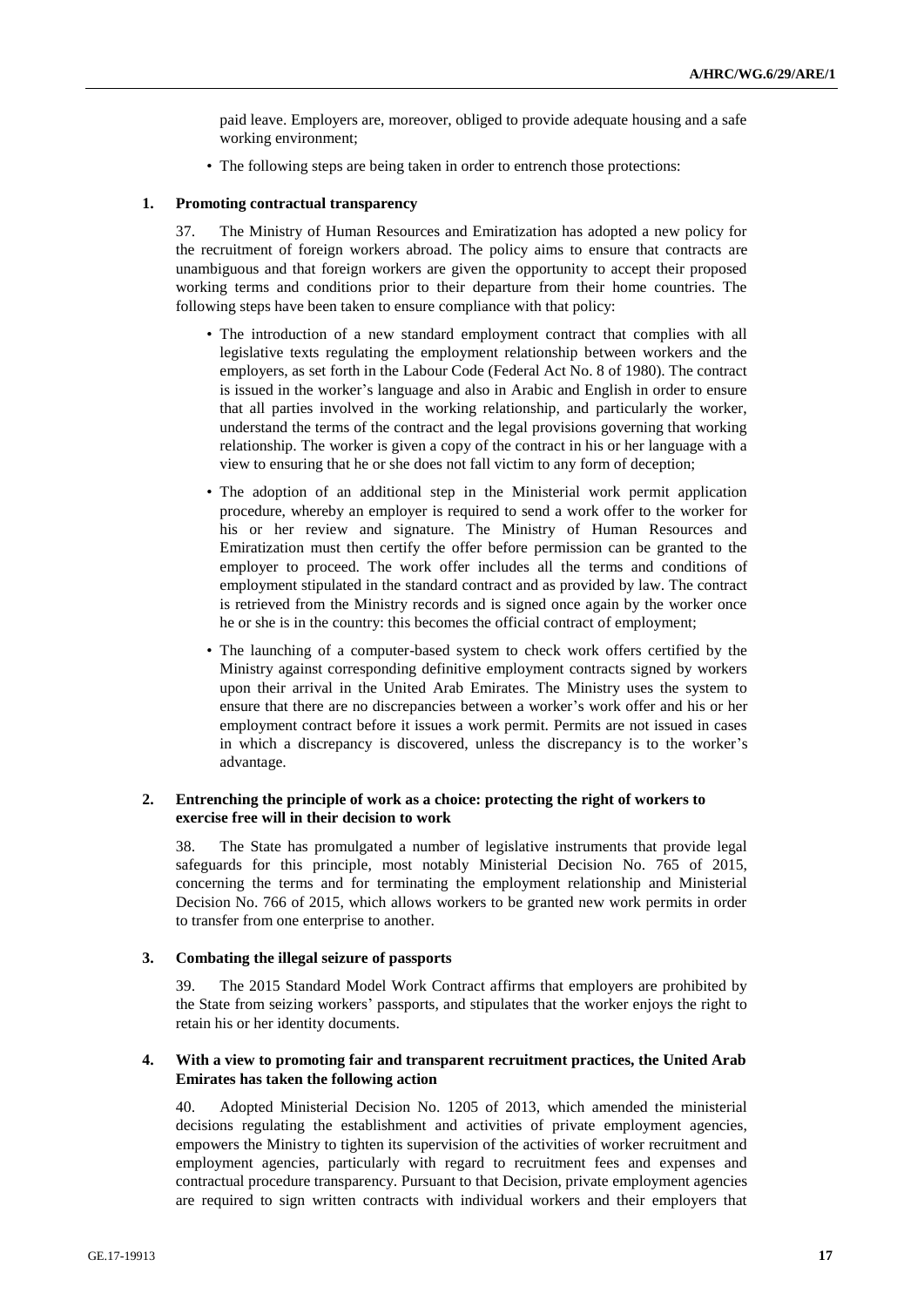clearly stipulate the obligations of each party, including the obligation to cover recruitment fees. They must also provide workers with any necessary documentation so that they can review and sign their draft contracts prior to their departure from their home countries.

### **5. Implementing a positive incentive policy to reward enterprises committed to protecting the rights of workers under the Labour Relations Regulation Act and relevant Decisions, and increasing the costs of services provided to enterprises who fail to comply with the law**

41. In 2014, the Cabinet promulgated Decision No. 40, which sanctions affirmative action through the imposition of low fees for services provided by the Ministry to enterprises in compliance, which are classified as Category 1 enterprises, and the imposition of high fees for services provided to enterprises who fail to uphold the fundamental human rights of workers, as provided in the country's legislation on forced labour.

#### **6. Continuing the campaign to raise workers' awareness their rights and establish direct channels of communication with the Ministry of Human Resources and Emiratization**

42. Between 2013 and 2015, the Labour Guidance Department held 1,027 awarenessraising workshops for workers on their rights under the laws in force, ministerial decisions regulating their employment and agreements to which the State was a party, as well as on appropriate mechanisms through which they could submit complaints regarding violations of their rights and the procedures to be followed if they were subjected to inappropriate treatment, and on their duties towards their employers. A total of 892,892 workers took part in those awareness-raising workshops. The Labour Guidance Department also conducted field visits to workers' places of work to distribute information pamphlets on their rights, and to meet workers in person and respond to their enquiries. Between 2013 and 2016, the Department met with 50,698 workers at their places of employment.

43. The Know Your Rights campaign was launched to provide information to workers entering the United Arab Emirates through the airports in Dubai. The first phase of the campaign was launched in February 2016 and included:

- The distribution of information material in 11 languages, including Arabic, English, Hindi, Malayalam and Urdu. The material included legal guidance to educate workers during the pre- and post-arrival period, and to raise their awareness of their rights and duties while employed;
- During the May 2017 meetings of senior officials of the member States of the Abu Dhabi Dialogue, 17,000 copies of the guidance materials were distributed to officials from labour-sending country ministries concerned with the rights of migrant workers.

#### **National and international cooperation in the area of workers' rights**

44. The United Arab Emirates continues to support the Abu Dhabi Dialogue, which it is honoured to host. The State organized the initial meetings of the Dialogue in January 2008 and continues to help draw up the Dialogue's agenda with a view to enhancing cooperation with labour-sending Asian countries. The Ministerial Dialogue of the Abu Dhabi Dialogue, held in early 2017, adopted four guidelines for bilateral and multilateral cooperation among Member States in 2017 and 2018 to facilitate initiatives relating to contractual labour, involving Asian labour-sending and receiving countries. The guidelines focused on: promoting and monitoring legal and transparent practices; empowering governments to counter negative practices and hold accountable all parties that fail to comply with relevant national legislation and regulations; the development, endorsement and mutual recognition of skills with a view to ensuring the success of national employment policies in laboursending countries and meeting their needs; and the need to invest in information technology in order to enhance the management of labour flows in Asia.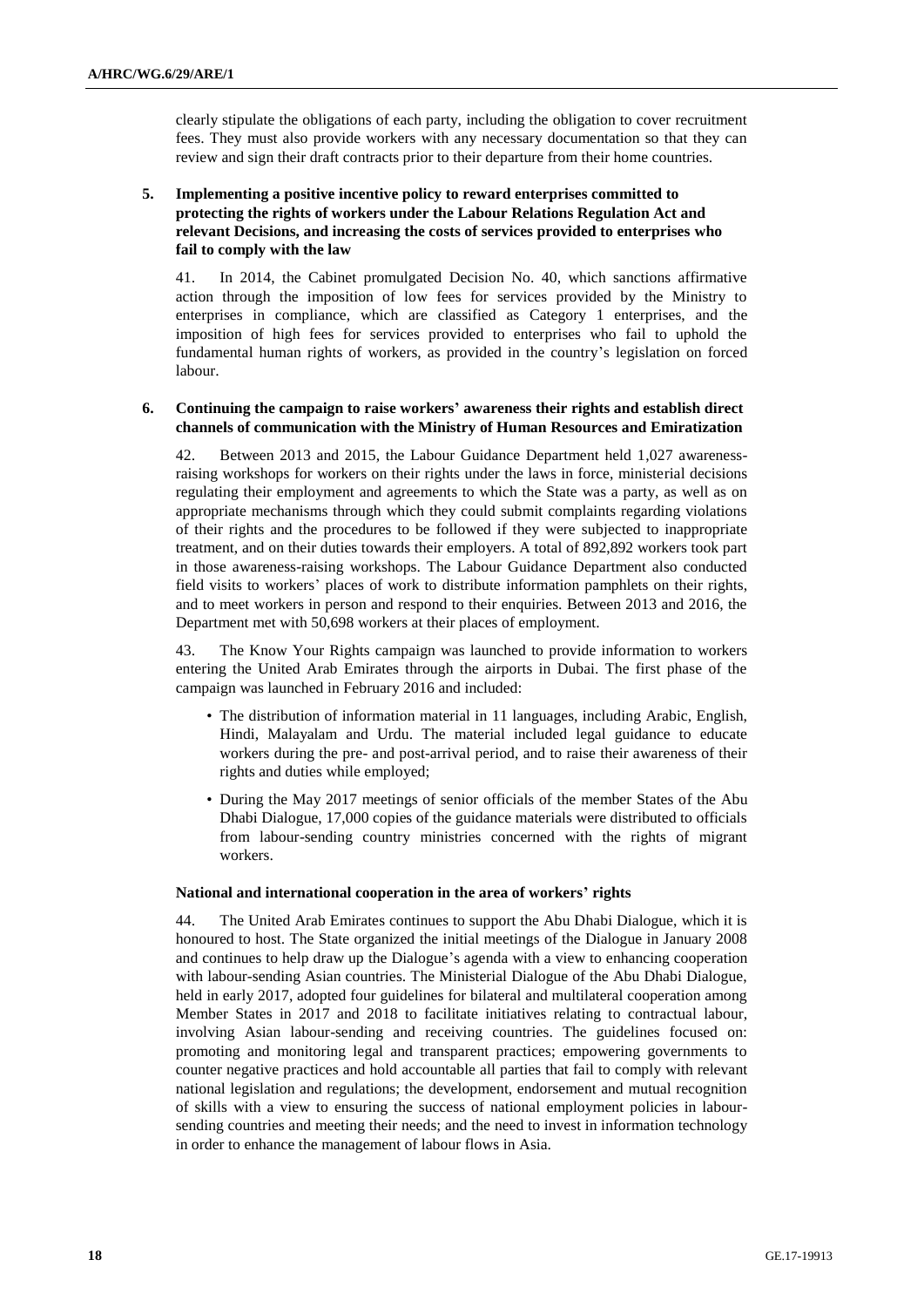# <span id="page-18-0"></span>**VII. Achievements and best practices**

### <span id="page-18-1"></span>**A. Achievements**

45. The United Arab Emirates is ranked highly according to several international indexes, including the following:

- The human development index of the United Nations Development Programme (UNDP); the United Arab Emirates was ranked third in the Arab world and 42nd globally, and was classified as a country enjoying "very high human development" according to the 2015 UNDP Human Development Report;
- The World Happiness Index: The United Arab Emirates was ranked first in the Arab world and 21st globally according to the 2017 World Happiness Report;
- The Rule of Law Index: The State ranked first in the Middle East and 33rd globally according to the 2016 World Justice Project Rule of Law Index. It also ranked 12th globally in terms of order and security;
- The Transparency International Corruption Perceptions Index: The United Arab Emirates was ranked as the most transparent country and the most successful at combating corruption in the Middle East and North Africa region, according to the 2016 Index. The country was also ranked 24th globally with a 66-point rating;
- The Global Competitiveness Index: The country was ranked fifth globally in terms of government efficiency, second in the world in terms of people's trust in the country's leadership and 21st in the world in terms of innovation and development in the 2016 World Economic Forum Global Competitiveness Report;
- The Global Innovation Index: The United Arab Emirates retained its top position in the Arab world and was ranked 35th globally according to the 2017 Global Innovation Index.

### **Education**

#### *General Education*

46. The Government of the United Arab Emirates provides a full range of resources to improve education in the country. A major process has been implemented to develop and modernize education by linking it to the knowledge-based economy, competitiveness and the requirements of the labour market. In 2017, the Ministries of Education and Higher Education received allocations amounting to 20.5 per cent of the general budget (10.2 billion dirhams). These resources were provided for the implementation of plans to achieve ongoing qualitative and quantitative development in all areas of State education, kindergarten education, ongoing integrated education programmes, and private education.

47. The Ministry of Education's strategy for the period 2017 to 2020 provides for an integrated educational system based on the highest international educational standards, and the formulation of world-class curriculums that provide students with skills for the twentyfirst century, in line with the country's Vision 2021. In the 2016/17 academic year, there were 1,350 government and private schools in the country, and a total 1,096,180 male and female students at the various education stages. This compares with only 74 schools and 12,800 students in the 1971/72 academic year when the Federation was established.

48. Pursuant to Federal Act No. 29 of 2006 on the rights of persons with disabilities, as amended by Act No. 14 of 2009, and the State's ratification of the Convention on the Rights of Persons with Disabilities in 2008, the Ministry of Education has provided training to more than 70 per cent of its administrative and educational staff on inclusive education. Stakeholder students are provided with key equipment, assistance and assistive devices, and agreements concluded with a number of Federal agencies and local bodies have facilitated the provision of specialized services to those students. A total of 290 special needs education teachers and more than 70 educational specialists work with more than 6,000 male and female stakeholder students.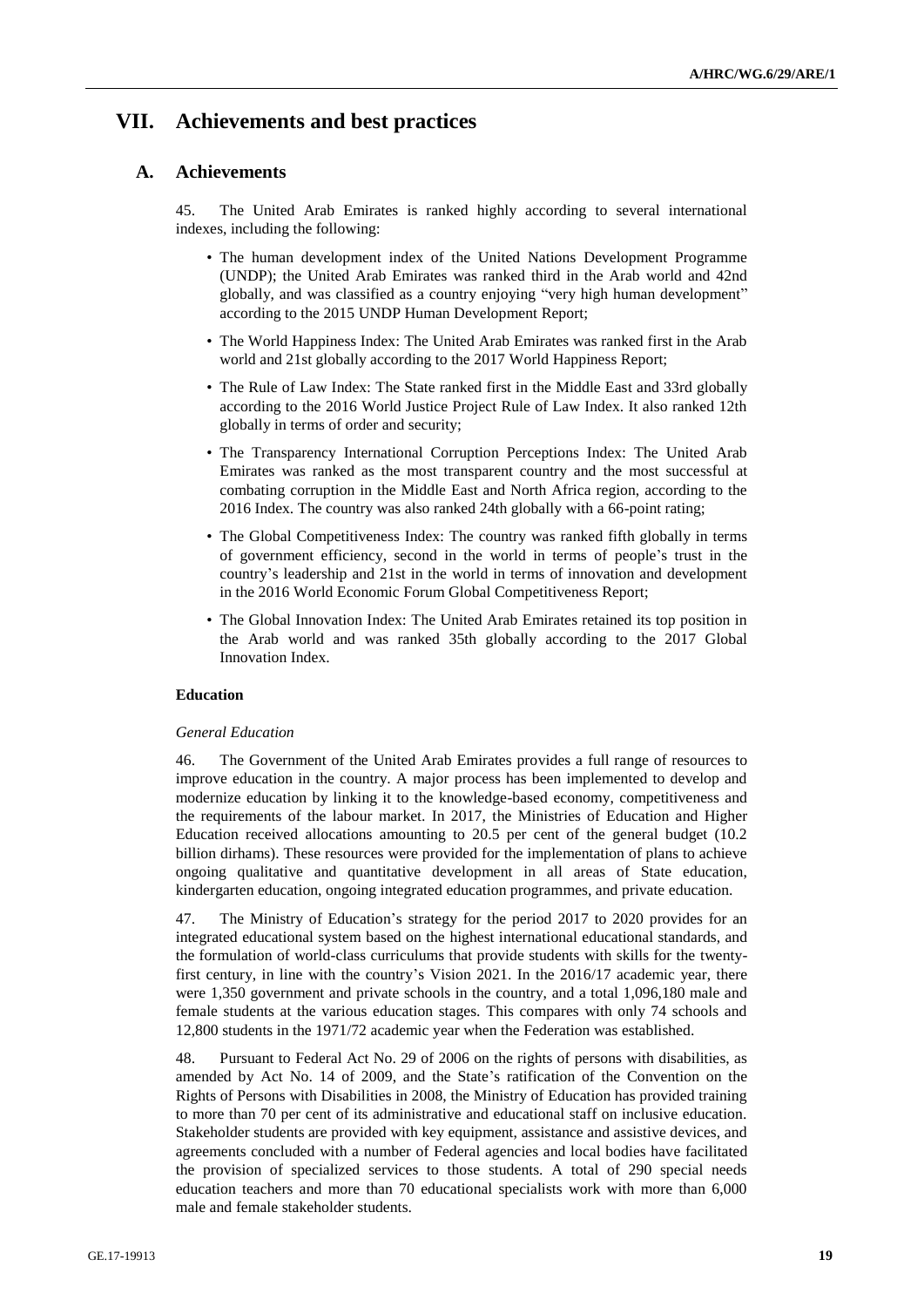#### *Higher education*

49. The United Arab Emirates has become an international centre for higher education that has attracted many of the world's leading universities, making it a magnet for thousands of students from neighbouring countries. The country hosts a large number of national and international universities, including the Khalifa University of Science and Technology, Zayed University, institutes of high technology, Abu Dhabi University, the Sorbonne University, Sharjah University, the American University of Sharjah, the American University in Dubai, St. Joseph's University in Dubai, George Mason University in Ras al-Khaimah, Ajman University of Science and Technology, the Abu Dhabi Institute of Applied Technology, and other world-class universities and colleges. As of the end of 2016, more than 95,000 students had graduated from these institutions.

#### **Health care**

50. The Government pays special attention to the health services sector and has made significant progress in that area according to all health-care indicators. It has also adopted a national health strategy in accordance with international standards and protocols with a view to delivering high-quality, world-class services in the areas of treatment, prevention and follow-up. In addition, it implements strategic programmes to combat noncommunicable and communicable diseases and provide care for children and mothers, and other strategic plans to facilitate the achievement of the Sustainable Development Goals in order to ensure the highest level of health for the individual and society. In 2015, there were more than 120 primary health-care centres in the country providing treatment and preventative and follow-up services, as well as school, maternal and child health-care services.

51. The financial resources allocated by the Ministry of Health and Prevention to healthcare services in 2015 amounted to 3,915,257,000 dirhams. That figure excludes the budgets that local authorities allocated to their health institutions and major private sector investments. There are 126 hospitals in the country, including 16 federal government hospitals.

52. The United Arab Emirates was ranked 28th in the 2016 Healthcare Quality Index. The Index is published annually by the Legatum Institute within the framework of the Legatum Prosperity Index, which covers 149 countries. The Index health pillar measures a country's performance in three areas, namely basic physical and mental health, health infrastructure and preventative care, and the country was ranked 9th globally in terms of satisfaction with basic physical and mental health. This shows that the population enjoys high levels of physical and mental health, which facilitates the development and growing prosperity of the State.

53. The percentage of public and private hospitals in the country providing internationally-endorsed standards of care rose from 46.8 per cent in 2014 to 55 per cent in 2015. This reflects the existence of world-class state-of-the-art health infrastructure facilities that are staffed by highly-qualified medical personnel.

### **Social welfare**

#### *Social assistance*

54. The United Arab Emirates provides monthly financial assistance to 21 categories of persons, including older persons, persons with disabilities, orphans, widows and divorcees. A total of 42,528 families, 2,997 children with disabilities, 673 orphaned children and 205 children of unknown parentage receive benefits under that programme.

#### *Support for persons with disabilities*

55. The State endeavours to support persons with disabilities and ensure the provision of all their educational, training and rehabilitation needs with a view to facilitating their integration into society. There are 87 specialized care centres in the country, including 30 State-run centres and 57 centres run by civil society. These centres provide educational, health, sports, and vocational services to persons with disabilities. For the 2017/18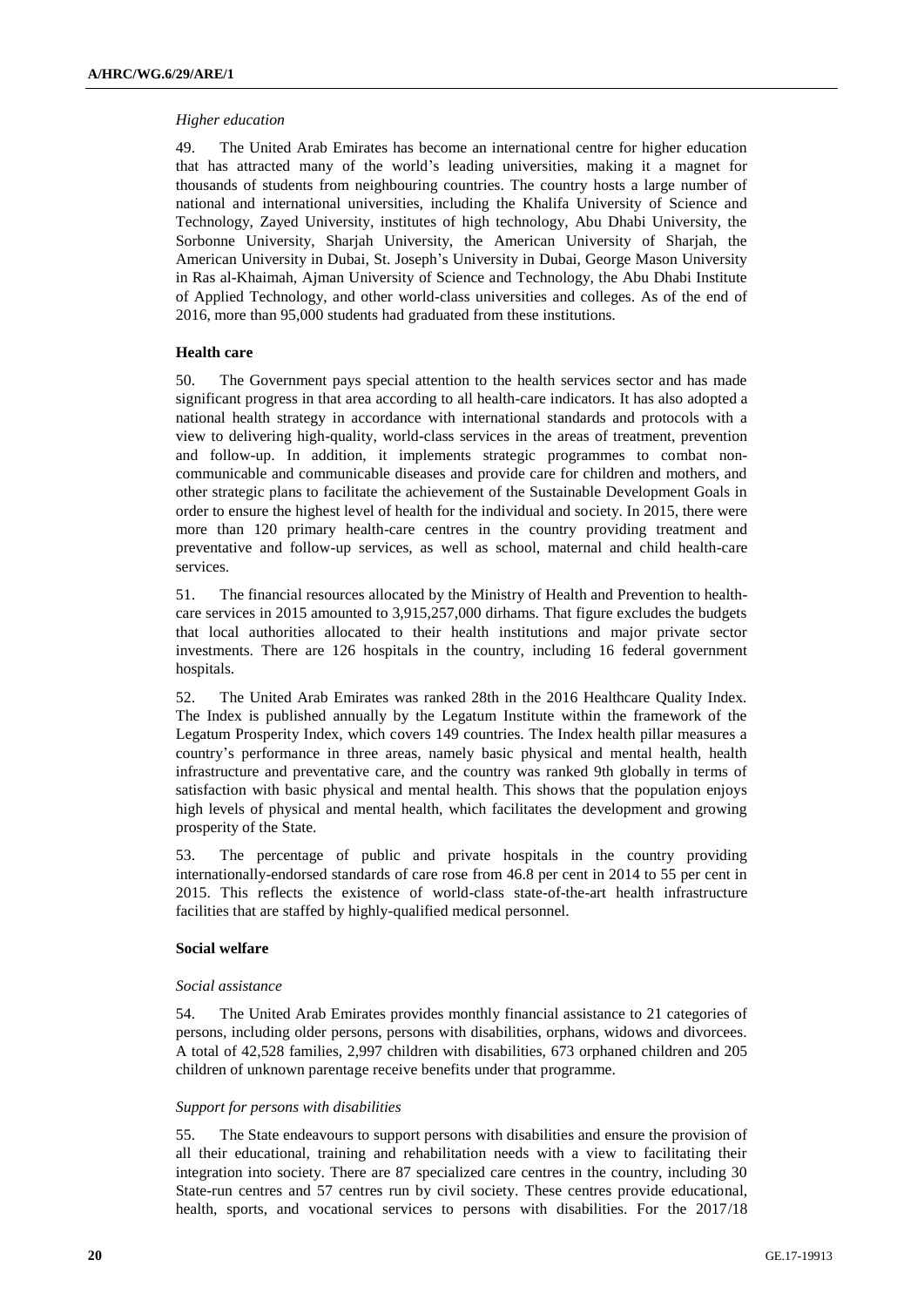academic year, a total of 4068 students with disabilities are enrolled in the country's specialized care and rehabilitation centres. The Ministry of Culture, Youth and Community Development has, moreover, formulated a set of five interactive educational applications for persons with disabilities, including developmental and communication applications, which have been used by 15,827 persons with disabilities.

#### *Support for older persons*

56. Older persons in the United Arab Emirates enjoy high social status and are viewed as making a key contribution to the country's social, cultural and religious environment. All community institutions endeavour to uphold their right to remain in the family setting. The Government has made efforts to provide older persons with all necessary support through the establishment of a number of specialized centres and homes that provide a wide range of care, social support and other services and a total of 15,097 older persons receive social assistance. Care homes, clubs and mobile units providing specialized care to older persons in their homes and private geriatric care facilities have also been established. Among the most important State programmes in this regard is the "Support" initiative, through which families, foundations, charities and members of the community can make donations with a view to providing elderly persons with the health-care services and equipment they need.

#### *Support for children*

57. The United Arab Emirates takes a close interest in the situation of children and has thus enacted legislation on the right of children to care and development. It implements a number of plans in the health, social welfare and educational domains to support children's development. There are 295 crèches, including 39 that are State-run, providing social, health, educational and psychological support and recreational activities to 40,723 male and female children under 4 years of age.

58. The United Arab Emirates has chaired meetings of the virtual global task force to combat the online sexual exploitation of children and has obtained two permanent seats on the advisory board of the WeProtect global alliance.

#### *Support for juveniles*

59. The Government of the United Arab Emirates protects juvenile offenders of both sexes and has established social education homes to provide them with necessary care. Those homes are equipped to deliver social welfare, education, assistance with behavioural reform and vocational training and house 287 juvenile offenders. Furthermore, a series of interactive programmes targeting children under 18 years of age have been launched. These include the good friends campaign, which, in collaboration with sports and cultural clubs, encourages children to select positive companions and avoid companions exerting a negative influence, the education through play programme, which seeks to instil ethical values in children in line with societal mores, and the don't be a zero programme, which helps juvenile offenders review their personal values with a view to regaining a sense of personal stability.

### <span id="page-20-0"></span>**B. Best practices**

60. Programme of Assistance for Victims of Human Trafficking: The State has opened up residential and psychosupport centres for victims of human trafficking, as this is a key element of the country's strategic plan to combat this scourge. The following are some of the most important centres:

• The Dubai Association for the Protection of Women and Children, which was founded in 2007 to provide urgent care and support services to victims, in line with international human rights standards. The Association provides its services free of charge to female and child victims of domestic violence, children subjected to illtreatment and victims of human trafficking.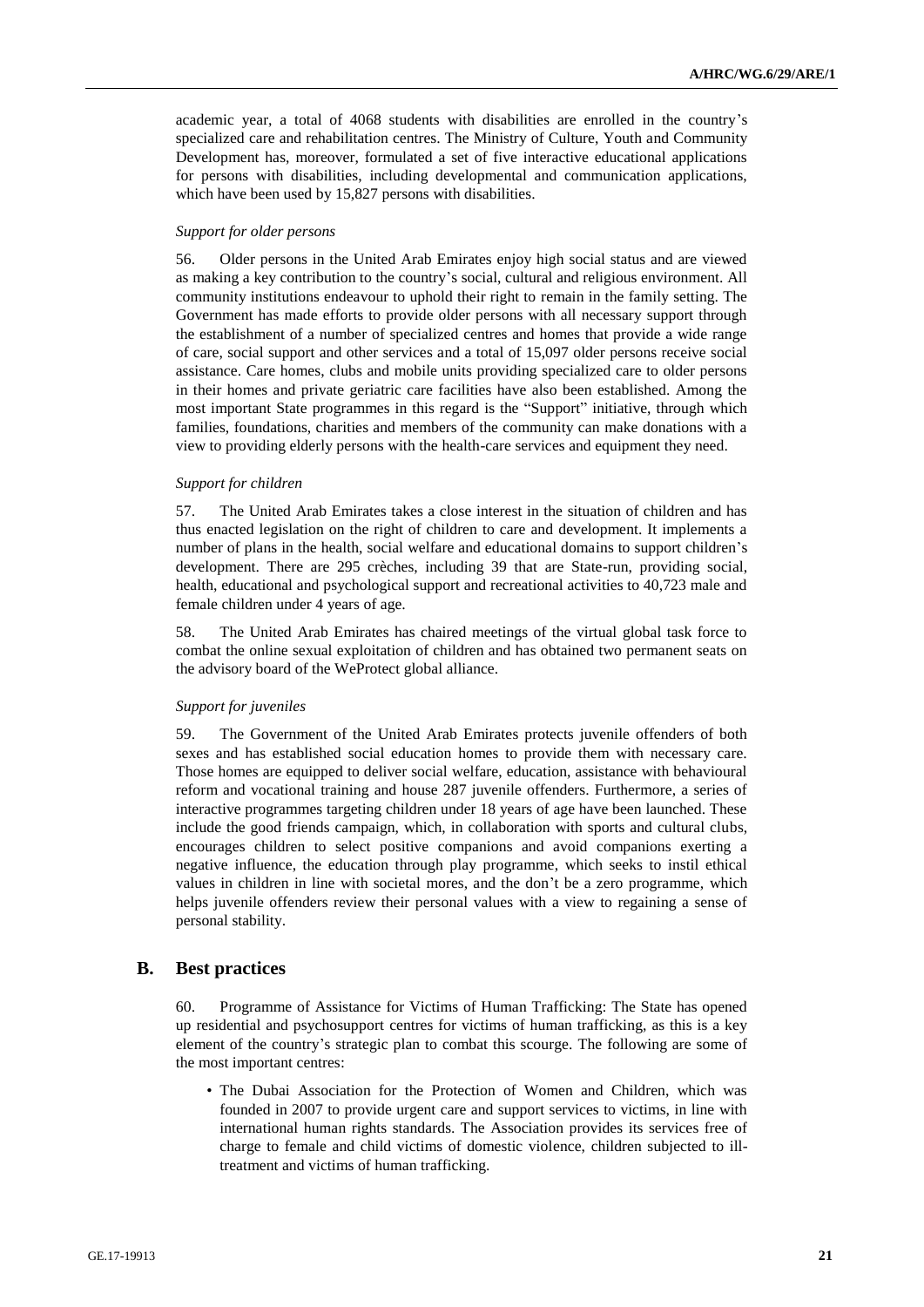- Homes for victims of human trafficking. These were established in 2008, under the auspices of the national Red Crescent Society, to provide rehabilitation services, including psychological, health and legal assistance, to victims of human trafficking. The first home for male victims of human trafficking was opened in Abu Dhabi in January 2014. The home can receive male trafficking victims from anywhere in the country.
- The National Committee to Combat Human Trafficking established the Support Fund for Victims of Human Trafficking: in 2013, which receives financial support from national foundations and charitable societies and members of the business community. The Fund covers certain expenses related to the needs of trafficking victims and their families in their countries of origin, and helps them establish small businesses and organizes training courses to prepare them for future employment. Since its establishment, the Fund has provided \$153,735 in assistance to trafficking victims.

61. The Mohammed Bin Rashid Al Maktoum Health Care and Disease Control Initiative: This initiative seeks to address the health concerns of underserved communities and provide high-quality basic health-care services to those in greatest need. In 2016, the Initiative provided a variety of health-care services and spent a total of \$61 million on health and disease-control initiatives and programmes, which benefited 10 million people worldwide. The affiliated Al Jalila Foundation continued its efforts to combat infectious diseases in 2016, and provided 1.6 million tetanus vaccines in 15 countries. The Noor Dubai organization also continued its efforts to prevent blindness and succeeded in treating more than 6.6 million people suffering from trachoma in 2016. The organization provided mobile clinics for the treatment of eye diseases in a number of countries, examined 15,603 patients, distributed 2,862 pairs of glasses and conducted 1,794 surgeries. To support medical research and develop treatments for a number of incurable diseases, the Al Jalila Foundation Research Centre funded more than 55 local research studies in 2016.

62. The Teachers' Charter of Tolerance: launched by the Ministry of Education in 2016 to promote tolerance in public and private schools and universities, the Charter underscores the need to disseminate a spirit of tolerance and equality within the country's various educational sectors.

63. The Smart Guidance Initiative: The Smart Guidance device, launched in 2015, is the first remote intelligent device to provide guidance and deliver legal information in a simple and accessible way to skilled workers at all levels. The devices are placed in locations frequented by workers, including the country's airports and departments of preventive medicine of the Ministry of Health and Protection across the country. They have also been installed on Saadiyat Island. Workers can use the devices, which have touch screens and are connected to the Internet, after entering their personal data or swiping their identity cards. They can then watch a 20-minute film that provides a wealth of information regarding their rights and duties. The film can be watched in eight languages, including Arabic, English, Urdu, Hindi, Chinese, Malayalam, Filipino and Vietnamese. The devices have helped raise many workers' awareness of their rights and duties pursuant to the Labour Code and the country's regulations. Approximately 28,800 workers have received a Smart Guidance Certificate since the launch of the Initiative.

64. The Year of Giving Initiative: 6 In December 2016, His Highness Sheikh Khalifa bin Zayed Al Nahyan, President of the United Arab Emirates, declared 2017 the Year of Giving. The Year focuses on three key areas, namely social responsibility, volunteerism and serving the nation. All Initiative projects and programmes aim to promote and entrench those principles and involve all sectors of the country's population in efforts to that end. In that context, the 1,400 Government initiatives and programmes launched by the Supreme National Committee for Good are being implemented by a range of local, quasigovernmental and private-sector stakeholders.

 $^6$  من التفاصيل حول مبادرات عام الخير 2017 يرجى زيارة الموقع التالي $\mu_{\rm ttps:}/$ www.giving.ae.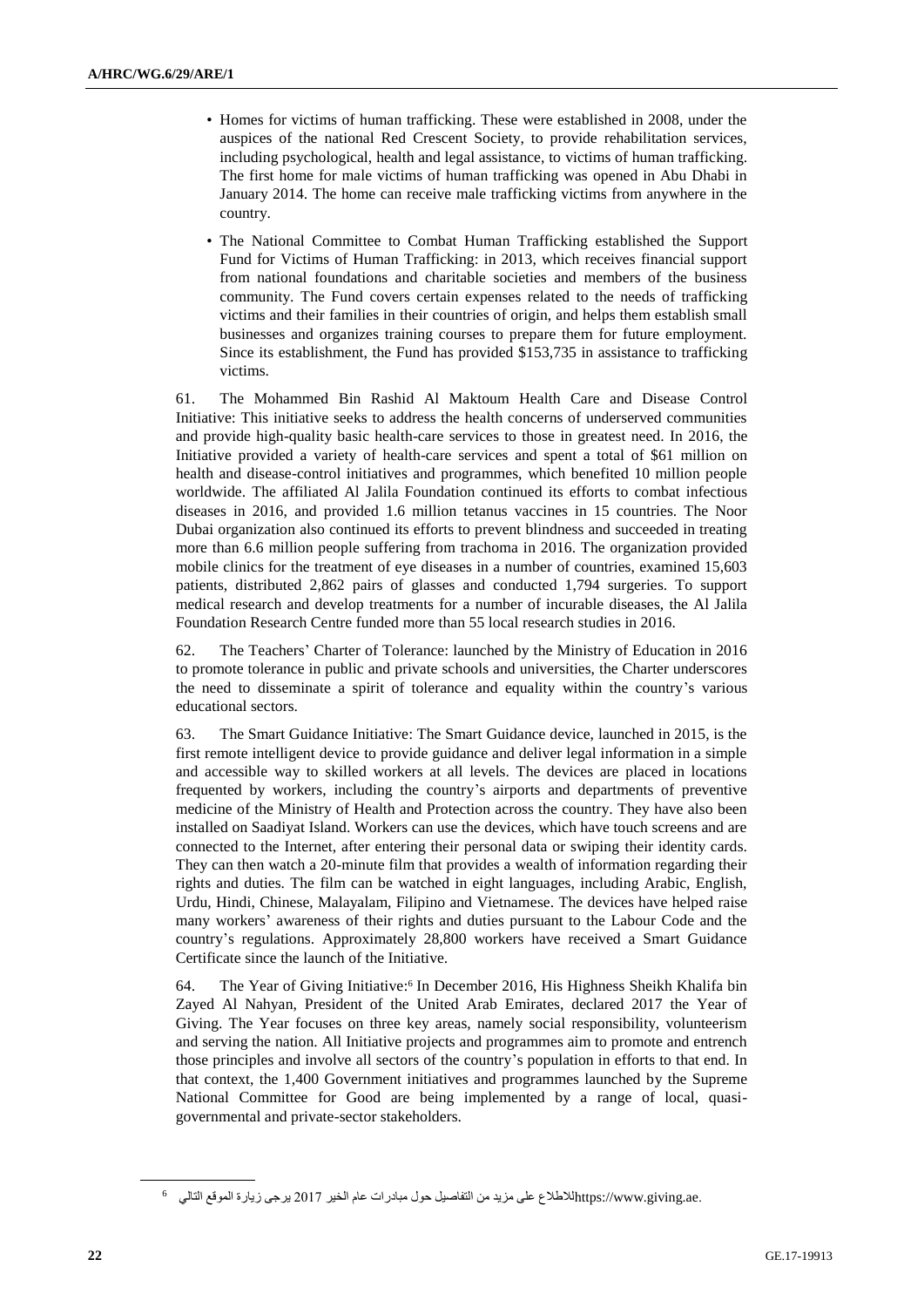## <span id="page-22-0"></span>**VIII. Capacity-building**

In cooperation with relevant United Nations agencies, the Emirati authorities have organized numerous courses, workshops and training sessions for Government officials and members of civil society organizations with a view to strengthening their capacities in the field of human rights. The United Arab Emirates also collaborates with many other countries and NGOs with expertise in that area to share relevant experiences. The most important authorities involved in this process include:

#### **The Ministry of the Interior**

- The Ministry of the Interior has continued to build and develop its human resources through its training and awareness-raising programmes and courses in the field of human rights. From 2013 until mid-2017, the Ministry held 3,406 lectures and workshops, which were attended by 81,848 Ministry employees;
- In accordance with the Ministry's 2014–2016 strategic plan, the Ministry of the Interior has launched a human rights training initiative to train Emirati specialists on human rights concepts, as provided in the country's laws and international conventions. This strategic initiative is the first of its kind in the region and, like other Ministry initiatives, has been approved by and receives input from the Cabinet;
- Trainees on the human rights training initiative programme also take part in field visits to government agencies and civil society organizations concerned with human rights to learn about best practices and ongoing efforts in that area. The most recent field visit was to Geneva and took place in March 2017.

#### **The Ministry of Justice**

- The Ministry has adopted a multifaceted annual training plan that keeps abreast with recent legal developments and reflects the real needs of judges, prosecutors and staff at service centres. Under the training plan, the Ministry provides training on international humanitarian law, domestic violence and the ethical conduct of public employees, successful investigations and judgments in criminal cases, and dealing with the objections and complaints of parties;
- The Ministry holds annual theoretical and practical training courses for law graduates that all lawyers must take prior to practising their profession in court.

#### **The Ministry of Human Resources and Emiratization (formerly the Ministry of Labour)**

- Sixty-three legal scholars who speak multiple languages have received training on the types of disputes submitted to the Ministry. Another 100 staff have been trained to resolve disputes and arbitrate fairly with a view to helping workers and employers resolve their disputes expeditiously;
- The Department of Labour Guidance has run a number of programmes for employers to raise their awareness of workers' rights in accordance with recentlypromulgated ministerial decisions, the regulations on workers' safety, health and social welfare, the regulations on reporting injuries in the workplace and compensation, and the regulations on the imposition of penalties, contract termination and end-of-service indemnities. A total of 3,111 employers have taken these courses during the time period mentioned above;
- The Ministry has also concluded a technical cooperation agreement with the International Labour Organization with a view to enhancing the capacity of the country's labour inspectors to monitor, prevent and combat all forms of forced or compulsory labour.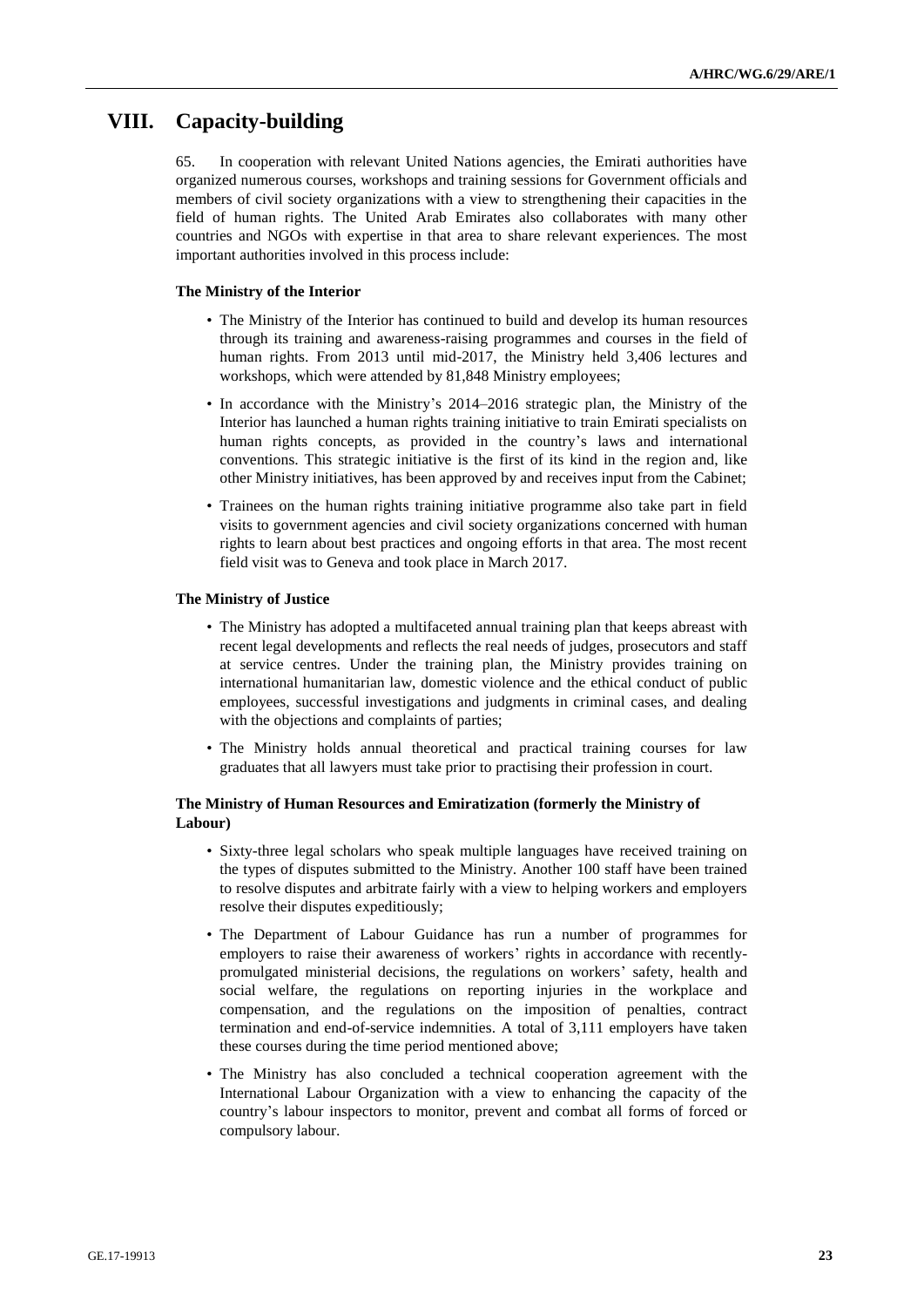#### **The Ministry of Health and Prevention**

• In March 2016, the Immunizations Department in the Department of Preventive Medicine held a workshop on the management of the poliovirus vaccine, which was attended by 110 doctors and technicians from the public and private sectors. The Ministry provides ongoing training to all its medical and technical personnel to enable them to keep abreast of the latest developments in the areas of preventative medicine and immunization.

#### **The Ministry of Education**

• In 2015, 2016 and 2017, the Ministry implemented a specialized training programme for staff teaching all subjects and activities in government schools at all stages of education. Some 300 activities, training sessions and workshops covering 23 subjects were held annually in each of the three years in question. In addition, 380 five-day training courses were held during the annual teachers' conference. Training was, moreover, provided to special education teachers on how to draw up personalized education programmes for students with disabilities, including those with learning disabilities and on teaching strategies for students with disabilities. Kindergarten teachers received training on ways to teach Arabic and mathematics.

#### **The General Women's Union**

• In June 2015, the General Women's Union, in cooperation with UNDP, and the Abu Dhabi-based National Committee for Elections to the National Council, organized a workshop on women and political participation. The workshop was organized as part of the State's efforts to promote women's empowerment and their participation in decision-making.

#### **The Supreme Council for Motherhood and Childhood**

• In January 2015, the Supreme Council in collaboration with the UNICEF Gulf Area Office, organized a workshop on child protection measures. The workshop aimed at raising awareness of how to protect children from violence, abuse and neglect, and looked in detail at the procedures, mechanisms and practices of all parties working in the field of child protection.

### **Community Development Authority in Dubai**

• In May 2017, the Community Development Authority in Dubai organized a workshop on the latest global methods for evaluating the integration of persons with disabilities in the labour market. The workshop was attended by representatives of all State authorities concerned with employment and integration, as well as the Authority's internal technical team.

#### **Dubai Foundation for Women and Children**

• The Foundation participated in a training programme, held in Geneva in March 2017, on the relationship between legal experts and United Nations human rights mechanisms and specialized organizations.

#### **The Shelter for Women and Children**

• The Shelter participated in a capacity-building workshop for relevant national authorities on victim support mechanisms. The workshop was organized by the United Nations Office on Drugs and Crime (UNODC) Office for the Gulf Cooperation Council Countries and held in Lebanon in May 2015.

#### **The Emirates Human Rights Association**

• The Association participated in a training course, held at the Dubai Judicial Institute in January 2016, on international humanitarian law; the course focused on capacity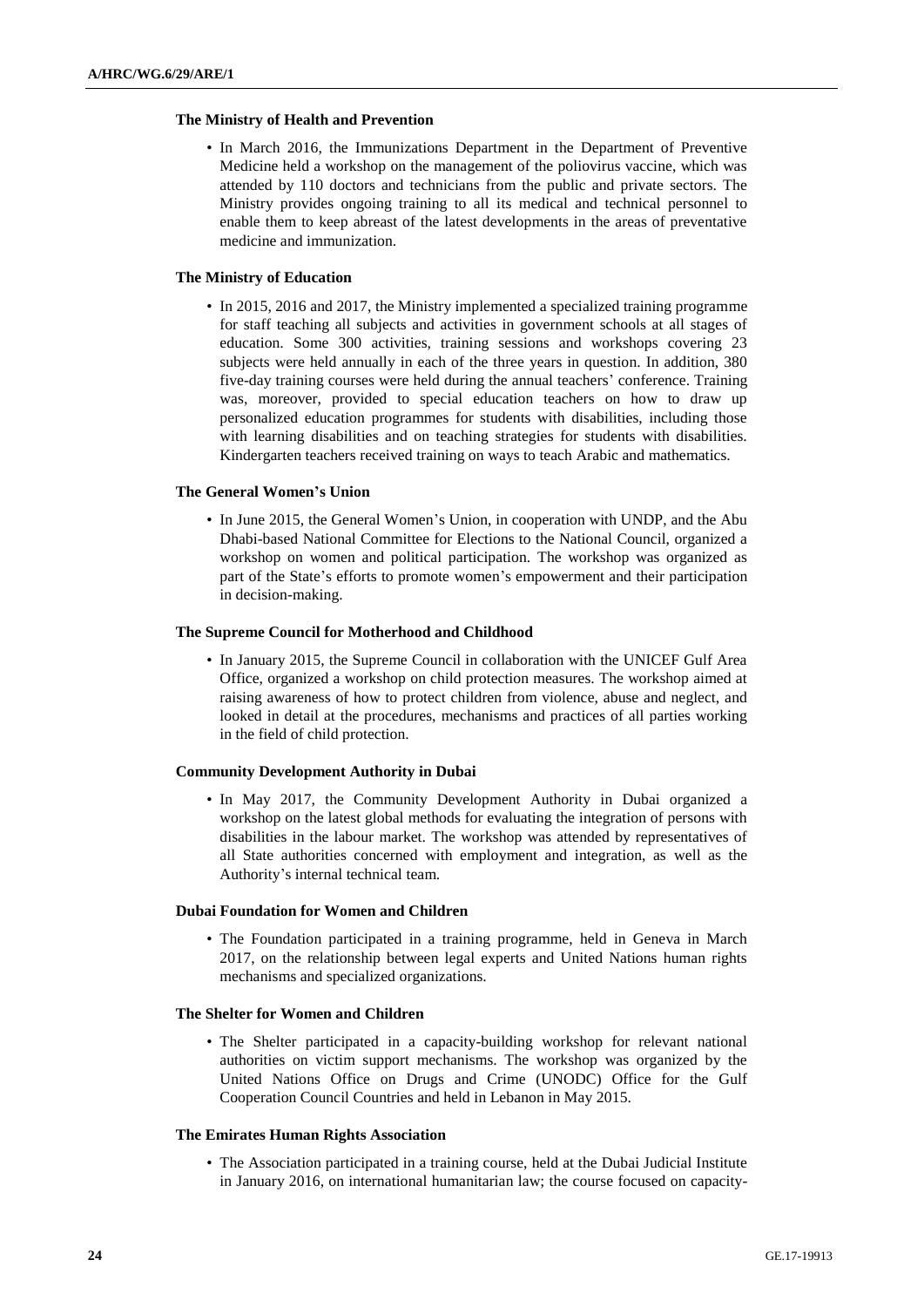building and aimed to enhance the skills and knowledge of human rights of the Association's members in various areas related to human rights.

• The Association also organized a training course on 17 and 18 May 2016 on women's rights in the light of international conventions and national legislative instruments.

# <span id="page-24-0"></span>**IX. Challenges and priorities**

66. The United Arab Emirates takes a transparent and gradualist approach that succeeds in binding its legislative and administrative norms and aligning them with the human rights commitments that the State has made to the international community. Like other States, the United Arab Emirates faces certain challenges and must establish priorities in the area of human rights in the light of the rapid changes taking place in the world in that regard. Special attention must be focused on the following:

(a) Strengthening the role of specialized national mechanisms in the area of human rights protection in order to keep abreast with international developments;

(b) Strengthening existing national laws and legislation with a view to further protecting human rights and keeping up with the best global legislative practices in that regard;

(c) Creating a team of specialized human rights officers and providing them with the training they require;

(d) Disseminating a human rights culture to the greatest extent possible and taking steps to entrench that culture in the professional world and in academia.

67. Despite the challenges it faces, the United Arab Emirates will continue its efforts to promote comprehensive sustainable development by taking action to achieve the goals set forth in Vision 2021, which aims to make the United Arab Emirates one of the best countries in the world, and in the 2030 Agenda for Sustainable Development; 7 its efforts in that regard will no doubt have a significant impact on the human rights situation in the State.

# <span id="page-24-1"></span>**X. Voluntary pledges**

68. In submitting its third periodic report, the State undertakes to:

(a) Promulgate the federal act on domestic violence;

(b) Continue to engage with the United Nations human rights agencies, mechanisms and committees with a view to ensuring that it receives all necessary support to facilitate the implementation of its programmes and activities, and to take action to comply with its international obligations within the context of those agencies and mechanisms.

(c) Formulate a comprehensive national human rights plan that is updated in the light of new developments and is in line with the laws of the State and its international obligations in the field of human rights;

(d) Continue its efforts to promote the protection of labour rights through the adoption of the necessary institutional and legislative measures, and to develop legislative and institutional mechanisms to provide greater protection for domestic workers and strengthen their access to effective arbitration mechanisms;

(e) Continue its efforts to achieve the Sustainable Development Goals, particularly those related to human rights;

 $^7$  للستدامة على الرابط $\rm http://uaesdgs.ac.$